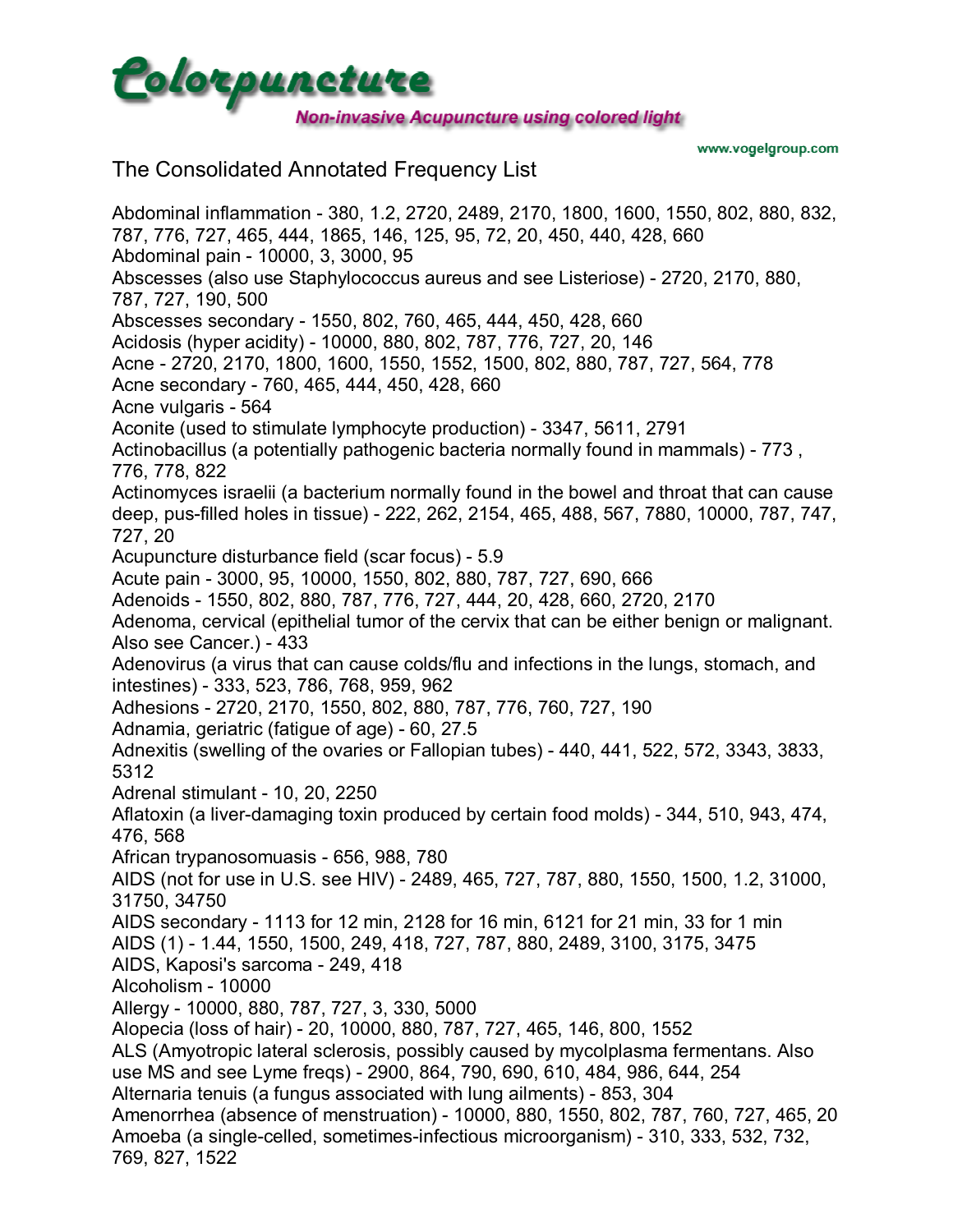Amoeba hepar abcess (liver abcess caused by amoebic infection) - 344, 605 Amoebic dysentery (see Entamoeba histolyica) Amyotropic lateral sclerosis (see ALS) Anal itching (also use Parasites enterobiasis and see Parasites general set) - 10000, 880, 787, 760, 727, 465, 125, 120, 95, 72, 444, 1865, 20, 773, 826, 827, 835, 4152 Anaphiaxis - 10000 Aneurysm - 880, 787, 760, 727, 465, 125, 95, 72, 444, 1865, 20, 727 Angina (quinsy in swat) - 787, 776, 727, 465, 428, 660 Angina pectoris - 3, 230, 2720, 2170, 1800, 1600, 1500, 880, 832, 787, 776, 727, 465, 444, 1865, 125, 95, 72, 20, 660, 7.83 Ankylosing spondylitis - 3000, 95, 1550, 802, 880, 787, 776, 727, 650, 625, 600, 28, 10, 35, 28, 7.69, 1.2, 110, 100, 60, 428, 680 Anosmia (loss of smell) - 20, 10000 Anthrax - 500, 633, 1365, 1370, 768, 414, 900 Antiseptic (see General antiseptic) Apoplexy, stroke paralysis - 40, 1800, 880, 787, 727, 650, 625, 600, 125, 95, 72, 20, 1865, 522, 428 Appendicitis (If micro perforation has occurred, infection must be eliminated before drinking any water. Even a few drops of water may be fatal) - 1550, 802, 880, 787, 727, 444, 380, 190, 10, 650, 444, 522, 125, 95, 72, 20, 522, 146, 440, 450 Appetite, lack of - 465, 444, 1865, 125, 95, 72, 20, 10000, 880, 787, 727 Arenas tennus - 667 Arnica (a topical healing herb) - 1042, 1032 Arsenic alb. (homeopathic cell salt) - 562 Arteriosclerosis (hardening of the arteries; regeneration takes time. Also try chlamydia pneumonia and CMV freqs) - 10000, 2720, 2170, 1800, 1600, 1500, 880, 787, 776, 727, 20 Arthritis - 120 for 20 min, 727, 787, 880, 1550, 802, 1664, 80, 60, 40, 30, 25, 26, 20, 10, 5000, 10000, 7.69, 3, 1.2, 28 for 3 min, 1.5 for 10 min. Arthritis, arthralgia due to gout - 9.39 Arthritis, arthrosis, and parathyroid disturbances affecting calcium metabolism - 9.6 Arthritis, focal origin gastrogenic, tonsiltogenic, and paresis - 9.39 Arthritis, rheumatoid (Cause could be bacteria like chlamydia pneumonia or dental bacteria which must be addressed too. Also try General antiseptic and Parasites roundworms general if no response.) - 250, 1.2, 650, 625, 600, 787, 727, 262, 776 Arthritis, secondary - 2720, 1000, 1500, 770 Asian grippe A - 516, 656, 434 Aspergillus flavus (mold found on corn, peanuts, and grain that produces aflatoxin) - 1823, 247, 1972 Aspergillus glaucus (blue mold occurring in some human infectious processes) - 524, 758 Aspergillus niger (common mold that may produce severe and persistent infection) - 374, 697 Aspergillus terreus (mold occasionally associated with infection of the bronchi and lungs) - 743, 339 Asthma (also see Breathing, deep and Liver support, and use Parasites roundworms, ascaris, and toxocara to determine which sets work best) - 2720, 2170, 1800, 1600, 1500, 1283, 1233, 880, 787, 727, 0.5, 522, 146, 125, 95, 72, 444, 20 Asthma (1) - 1283, 1233, 4.7 Asthma (2) - 1234, 3672, 7346, 727, 787, 880, 10000, 47, 120 for 5 min Astrocytoma (see Cancer, astrocytoma)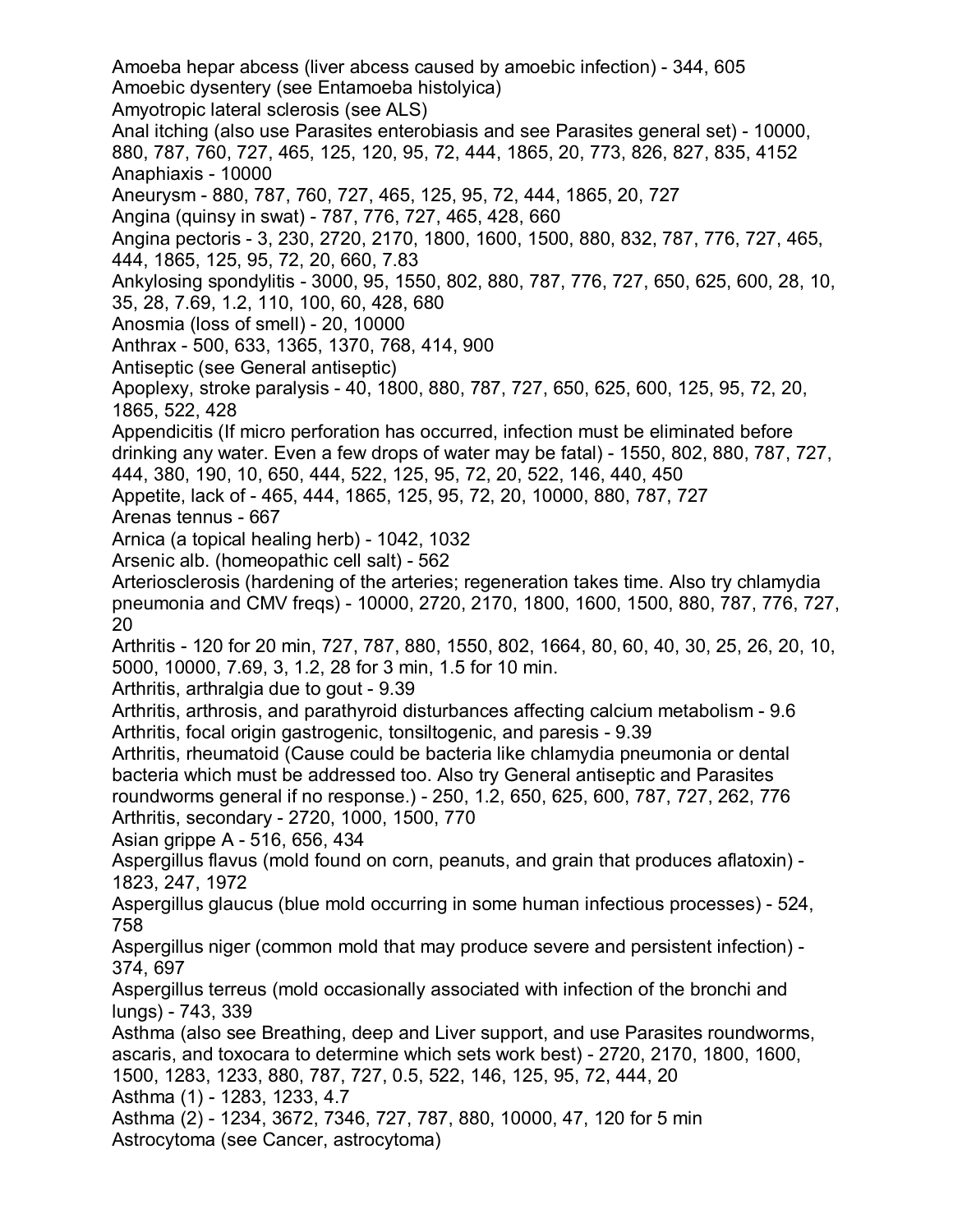Ataxia (incoordination of muscles. Slow results in some cases) - 2720, 2170, 1800, 1600, 1500, 880, 787, 776, 727, 650, 625, 600, 444, 1865, 125, 95, 72, 20 Ataxia, spastic - 9.19, 8.25, 7.69 Athlete's foot (also see Epidermophyton floccinum and Tinea freqs) - 20, 727, 787, 880, 5000, 644, 766, 464, 802, 1552, 9999, 3176, 304 for 5 minutes Atmenic Aib. - 562 Attention Deficit Disorder (Probably important to avoid preservatives, aspartame, dyes, and other potential toxins. Try Shigella, Chlamydia pneum., and General antiseptic) Autointoxication - 522, 146, 1550, 10000, 800, 880, 787, 727, 20 Babesiosis - 76, 570, 1583, 1584 Bacillinum (homeopathic nosode) - 132, 423, 432, 785, 853, 854, 921, 1027, 1042, 1932 Bacillus Coli Rod Form - 800 Bacillus Coli Virus - 1552, 2872 Bacillus infections (B. coli, B. coli rod) - 787, 880, 802, 727, 1552, 800 Bacillus subtilis (can cause conjunctivitis) - 432, 722, 822, 1246 Bacillus thuriniensis - 520, 2551, 902, 1405 Backache (if no relief from these, use kidney stimulation freqs and drink plenty of water) - 760, 1550, 802, 880, 787, 727, l0000, 41.2 for 3 min, 212, 305 for 6min, 33 for 5min. Backache and spasms (1) - 120, 212, 240, 424, 465, 528, 760, 727, 787, 880, 1550, 2112, 5K, 10K Back pain (1) - 9.3, 9.4, 9.6, 7.6, 7.7, 3, 0.5, 432, 465, 727, 728, 776, 784, 787 Bacteria Lactis Nosode - 512, 526, 5412 Bacterial infections (if bacterial infection is chronic and the type is accurately diagnosed and neither frequencies nor antibiotics are effective long term, also use Parasites general and roundworms sets. Also see General antiseptic and specific types.) - 20, 465, 866, 664, 690, 727, 787, 832, 800, 880, 1550, 784 Bacterium coli (a type of E. coli normally found in the intestines, water, milk, and soil that is the most frequent cause of urinary-tract infections and a common cause of wound infection) - 642, 358, 539 Bacterium coli commune (E. coli) combination - 282, 333, 413, 957, 1320, 1722 Bacterium lactis nosode - 512, 526, 798, 951, 5412 Bacteroides fragilis (use with Parasites ascaris set) - 633 to 637 Bad breath (see Halitosis) Baker's Yeast allergy (homeopathy preparation) - 775, 843 Banti's syndrome (Ailment in which blood vessels between the intestines and the liver become blocked, leading to congestion of the veins, an enlarged spleen, bleeding of the stomach and intestines, cirrhosis of the liver, and blood cell destruction.) - 1778 Barley smut (homeopathic preparation for an allergen) - 377, 224, 1447 Basidiomycetes - 751 BC G Vaccine - 277, 768, 832, 725 Bed wetting (enuresis. See also Parasite general, pinworm, and ascaris freqs) - 880, 1550, 802, 787, 727, 465 Bedsores - 880, 1550, 802, 787, 727, 465, 20, 1.2, 73 Bell's Palsy (1) - 2.4, 3, 3.9, 7.83, 20, 27.57, 33, 35, 40, 47.5, 57.5, 72, 90.88, 110, 125, 194, 222, 304, 393.5, 464, 565.5, 600, 625, 650, 727, 776, 787, 833, 880, 932.5, 1250 Bermuda smut (homeopathic preparation for an allergen) - 422, 767, 847, 971, 644, 780 Biliary cirrhosis (an inflammatory condition in which bile flow through the liver is obstructed) - 381, 514, 677, 2271, 1250, 170, 715, 774, 776 Biliary headache - 8.5, 3.5 Biliousness - 1550, 802, 10000, 880, 832, 787, 727, 465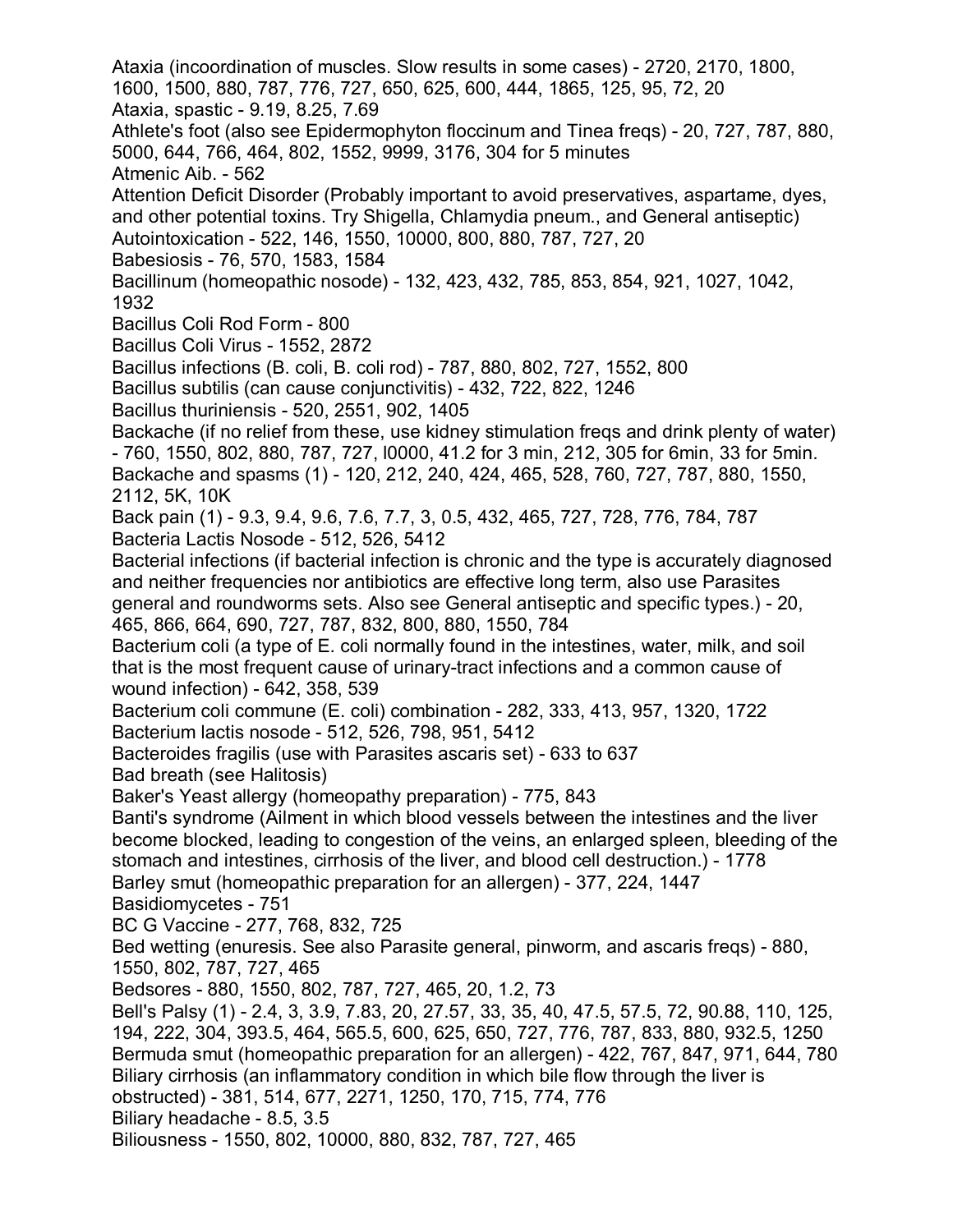Bilirubin (a bile pigment that may result in jaundice in high concentrations. See also Liver support) - 717, 726, 731, 863, 9305, 649, 734 Biting of insects - 880, 727 Black widow - 376, 728 Bladder and prostate complaints - 880, 1550, 802, 787, 727, 465, 20, 9.39 Bladder TBC - 642, 771, 360, 726, 724 Blastocystis hominus - 365, 595\*, 844, 848, 1201, 1243, 5777, 11425, 11841, 11967, 13145, 13469\*, 21776 Blepharisma - 3120 Blood diseases - 880, 787, 727 Blood pressure, high (see Hypertension) Blood pressure, low (see Hypotension) Blue cohosh (a healing herb) - 364 Boils (see Furunkulosis) Bone disease, periodontal disease (see osteo) - 47.5, 1800, 1600, 650, 625, 600, 880, 787, 776, for 3 min, 727/728 for 15 min Bone regeneration - 2720, 10000 Bone spurs - 1.2, 250 Bone trauma (cuts, fractures) - 380, 1550, 802, 10000, 880, 787, 727, 2720 Borrelia/borreliosis (see Lyme disease) Botrytis - 1545 Botrytis cinereas - 1132, 212 Botulinum (a bacillus that causes an often fatal form of food poisoning) -518, 533, 639, 172, 1372, 691, 683 Brachial neuralgia - 0.5 Brain tumor (see Cancer, droglioma, astrocytoma, glioma) Branhamella (Moraxella) catarrhalis - 2013, 579, 581, 687, 770, 772, 775, 778, 2013 Breast, fibroid cysts - 880, 1550, 802, 787, 776, 727, 690, 666, 267, 1384 Breathing, deep - 1234, 3672, 7344 Bright's syndrome (see Nephritis) Bronchial asthma (see Asthma) Bronchial pneumonia (see Pneumonia, bronchial) Bronchiectasis (chronic dilatation of the bronchi) - 342, 510, 778 Bronchitis - 880, 727, 9.39, 9.35, 1234, 3672, 7344, 743, 20, 72, 333, 452, 464, 683 Bronchitis secondary - 776, 766 Bronchopneumonia borinum (see Pneumonia, bronchial) Brown recluse - 724 Brucella abortus (undulant fever or Bang's bacillus, found in cattle) - 1423 Brucella melitensis (form of Brucella found in goats and sheep) - 748, 643, 695 Bruises - 9.1, 110, 10000 Bubonic plague (Versenia pestis; spread primarily by rats) - 500, 333, 210, 216 Bubonic plague secondary infections - 880, 787, 727, 20 Bunion pain - 20 Burns - 190, 10000, 880, 787, 727, 465, 200 Bursitis (May be caused by any number of organisms and viruses; experiment with arthritis frequencies as well.) - 880, 787, 727 ] BX Virus - 2128, 3713 Caeliacia - 674 Calming - 6000 Campylobacter (bacteria causing sudden infectious diarrhea in newborns) - 732, 733, 1633, 1834, 2222, 333, 378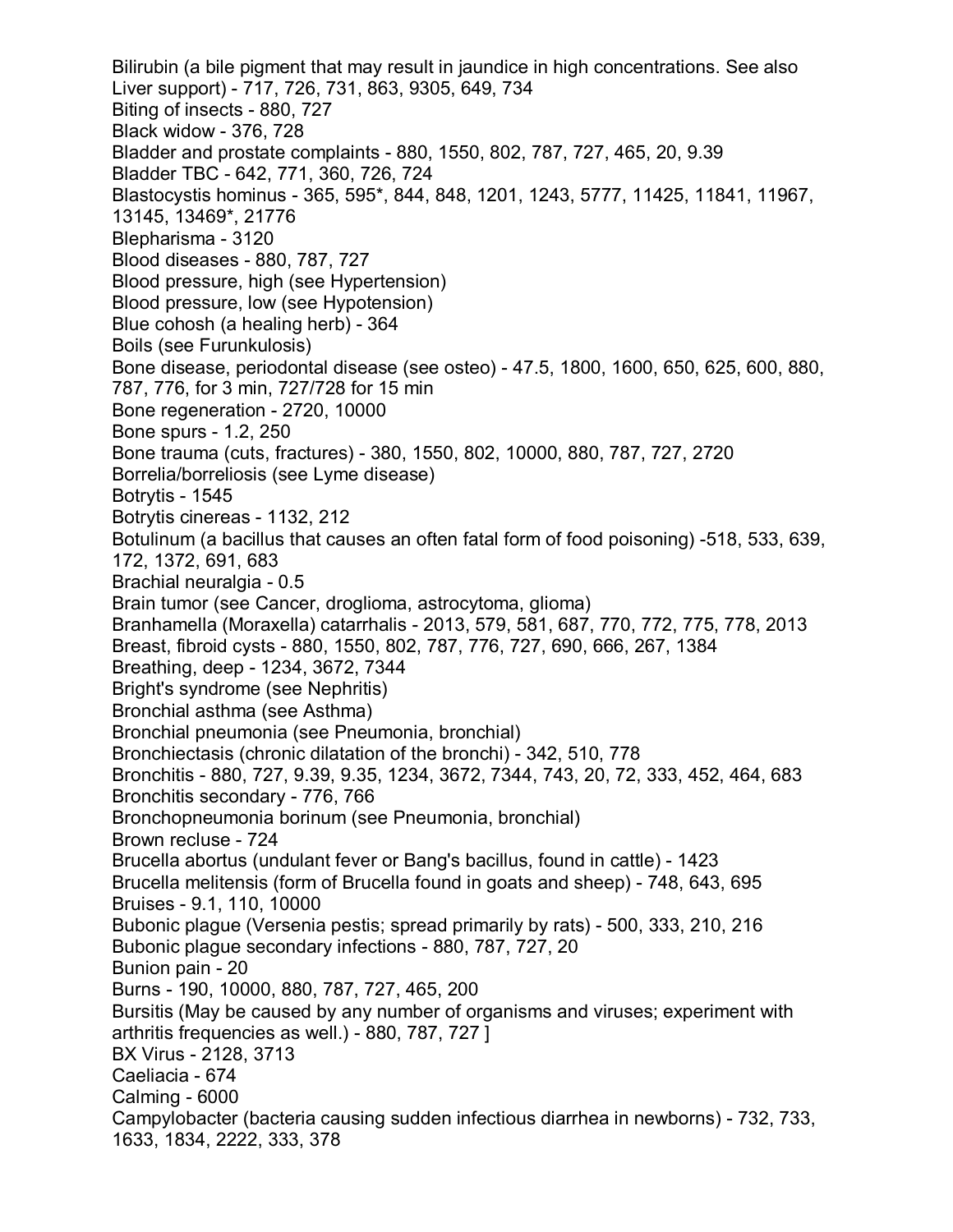Cancer (BASIC SET. Also see rotation of General sets 1, 2, and 3 as Basic sets. All others below are SECONDARY but may provide useful additional frequencies depending on type. Also add ones determined from scans. See Electroherbalism Cancer Regimen for more information.) - 2128, 2008, 2184, 2084, 2048, 2720, 2452, 6064, 120, 524, 854, 800, 728, 784, 880, 666, 464, 5000, 3176, 10000, 3040 Cancer (experimental additional frequencies to basic sets) - 55.56, 6.8, 440, 778, 1050, 1550, 2180, 663, 3672 Cancer cells, conidium head - 728 Cancer maintenance secondary - 120, 250, 428, 465, 600, 626, 650, 661, 664, 667, 690, 728, 776, 784, 800, 802, 832, 880, 1489, 1550, 1600, 1865, 2000, 2012, 2100, 2170, 2490, 2730 for 1 min. Cancer not killed by 2008/2128 - 2180, 2182, 2184 Cancer, adenocarcinoma, esophageal - 47, 2182, 2219, 832, 2084, 2127, 2160, 2452, 2876 Cancer, adenoma - 433 Cancer, astrocytoma (common tumor of brain and central nervous system) -857, 9.19, 8.25, 7.69, 2170, 543, 641, 2127, 880, 690, 666 Cancer, bladder secondary (see Parasites, schistosoma) Cancer, breast (1) - 2100, 2104, 2116, 2120, 866, 2128, 676, 2152, 166, 2182, 732, 3072, 2150, 1550, 2189, 2112, 3072, 2008, 120 Cancer, breast (1) secondary - 422, 942, 4412, 1862, 808, 1552, 728, 2720, 1234, 690, 2160, 2136, 477, 28, 317, 96, 3176, 3040, 2145, 2048, 1830, 2112 Cancer, breast (2) - 3672, 2008, 2063, 2103, 2128, 2146, 2133, 2162, 2173, 2180, 2189, 2208, 2263, 2289, 2333, 1865, 444, 125, 95, 72, 48 Cancer, breast (3) - 656, 127, 1582, 478, 982, 2134, 2120, 9000, 9999, 304 Cancer, breast (4) - 2128 for 56 mins, 33, 1131 for 1 min Cancer, BX virus - 2128, 3713, 2876, 11780000 Cancer, BY virus - 2008, 3524 Cancer, carcinoma, basal cell skin - 2116 for 30 min, 760, 2280 for 5 min Cancer, carcinoma, bronchial - 462, 776, 852, 1582, 2104, 2144, 2184, 3672 Cancer, carcinoma, colon - 656 Cancer, carcinoma, general - 2128, 1820 Cancer, carcinoma, larynx - 327, 524, 731, 1133 Cancer, carcinoma, liver (1) - 393, 479, 520, 734, 3130 Cancer, carcinoma, liver secondary (see Hepatitis B and Parasites, fluke, liver) Cancer, carcinoma, liver, fermentative - 214 Cancer, carcinoma, scan - 728, 690, 2008, 2104, 2112, 2120, 2128, 2136, 2144, 2152, 2160, 2168, 2176, 2184, 2192, 2200, 2217, 5000, 9999, 304 Cancer, carcinoma, uterine, fermentative - 127 Cancer, cervical secondary (see Papilloma virus) Cancer, droglioma (see also Cancer, glioma, astrocytoma) - 853 Cancer, fibrosarcoma (malignancy containing connective tissue and developing rapidly from small bumps on the skin) - 1744 Cancer, fibrous tumor secondary - 1340 Cancer, gastric, adenocarcinoma - 676 Cancer, general, set 1 - 728, 784, 880, 464, 666, 2720, 800, 120, 2084, 2184, 2050, 524, 2489, 2720, 854, 2008, 2128, 5000, 10000, 3176, 304 Cancer, general, set 2 - 727, 786, 880, 465, 1552, 802, 1862, 2182, 20, 64, 72, 96, 125, 664, 2489, 2720, 2048, 2008, 2127, 3176, 665, 3040, 10000, 3176, 304 Cancer, general, set 3 - 728, 943, 414, 866, 886, 732, 676, 690, 776, 240, 650, 442, 2180, 2489, 1865, 523, 128, 2128, 2008, 2049, 2720, 10000, 3176, 304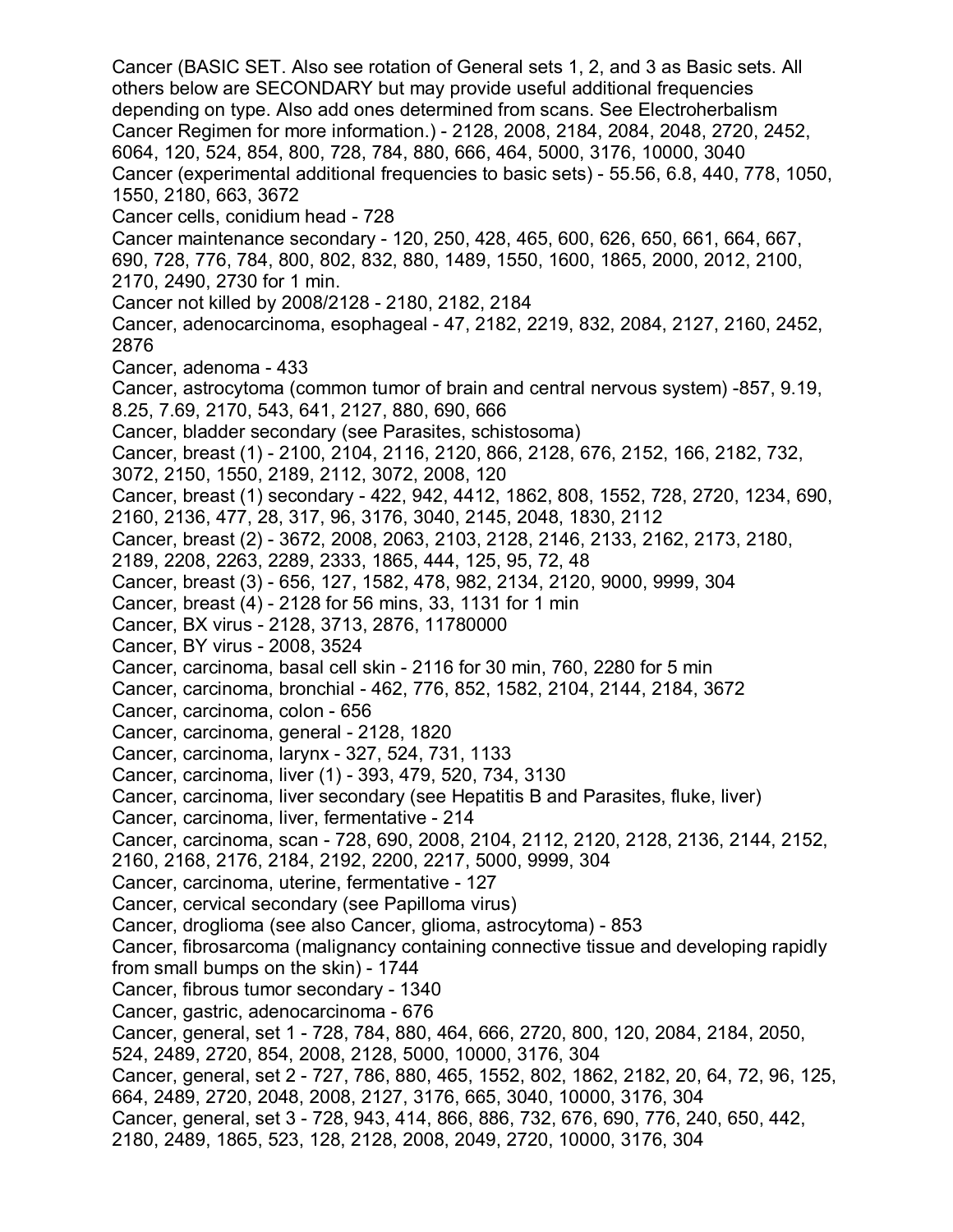Cancer, glioblastoma - 720, 2008, 2128, 2180, 2182, 728, 832, 800, 664, 20, 855, 543, 641, 857 Cancer, glioblastoma tremor - 463, 466 Cancer, gliomas (largest group of brain cancers) - 543, 641, 857 Cancer, Hodgkin's disease (a form of malignancy characterized by enlargement of the lymph nodes, spleen, and lymph tissue and often includes weight loss, fever, night sweats, and anemia. Also called lymphogranuloma. Also see Chlamydia pneumoniae.) - 552, 1522 Cancer, Kaposi's sarcoma - 249, 418, 647 Cancer, leukemia - 2127, 2008, 880, 787, 727, 690, 666, 2217 Cancer, leukemia "hairy cell" (typified by abnormal blood cells & shortage of others) - 122, 622, 932, 5122, 488, 781 Cancer, leukemia myeloid (characterized by rapid growth of incompletely-formed white blood cells) - 422, 822 Cancer, leukemia, feline (cat) - 424, 830, 901, 918 Cancer, leukemia, lymphatic - 478, 833 Cancer, leukemia, T-cell - 222, 262, 822, 3042, 3734 Cancer, liver (see Cancer, carcinoma, liver) Cancer, liver secondary (see Hepatitis B and Parasites, fluke, liver) Cancer, lung (see Cancer, carcinoma, bronchial) Cancer, lymphogranuloma, lymphoma (see Hodgkin's disease) Cancer, lymphogranuloma venereum secondary (see Chlamydia trachomatis) Cancer, lymphosarcoma - 482 Cancer, melanoma metastasis - 979 Cancer, multiple myeloma secondary (see Cancer, Kaposi's sarcoma) Cancer, mycosis fungoides (a form of skin cancer resembling eczema) - 852 Cancer, nasopharyngeal secondary (see EBV) Cancer, pain - 3000, 95, 2127, 2008, 727, 690, 666 Cancer, plasmacytoma (plasma-cell tumor) - 475 Cancer, prostate (also see Prostate adenominum and Prostate hyperplasia) - 20, 60, 72, 95, 125, 666, 727, 787, 790, 766, 800, 920, 1998, 1875, 442, 2008, 2127, 2128, 2217, 2720, 2050, 2250, 5000, 2130, 2120, 690, 304 Cancer, prostate (1) - 2128, 2125, 2131, 2140 for 3 to 6 min, 2145, 666, 3672 for 3 to 4 min Cancer, prostate (Vega result 1) - 854, 1840, 2145, 2288 Cancer, rhabdomyosarcoma (1) - 2000, 2005, 2008, 2016, 2048, 2084, 2093, 6024, 2100, 2128, 2127, 2184, 2217, 6384, 728, 784, 880, 464 Cancer, rhabdomyosarcoma, embryonal (Vega result 1) - 2586, 5476, 4445 Cancer, rhabdomyosarcoma, embryonal - 2004, 2008, 2016, 2032, 2040, 2060, 2586, 6024 Cancer, sarcoma general - 1755, 2008, 3524 Cancer, skin (see Cancer, carcinoma, basal cell skin and specific forms) Cancer, stomach secondary (see Heliobacter pylori) Cancer, tertiary - 20, 421, 965, 50, 383 Cancrum oris (rapidly growing oral or nasal ulcer) - 20, 727, 787, 802, 880 Candida (use Parasite general, roundworm, and ascaris if these don't work long term) - 414, 464, 877, 866, 886, 254.2, 381, 661, 762, 742, 1151, 450 Candida carcinomas - 2167, 2182, 465 Candida secondary (also use other parasite sets (esp roundworm freqs) if necessary) - 72, 422, 582, 727, 787, 802, 1016, 1134, 1153, 1550, 2222, 412, 543 Candida tertiary (some causal factors) - 880, 95, 125, 20, 60, 225, 427, 240, 650, 688, 152, 442, 8146, 751, 1146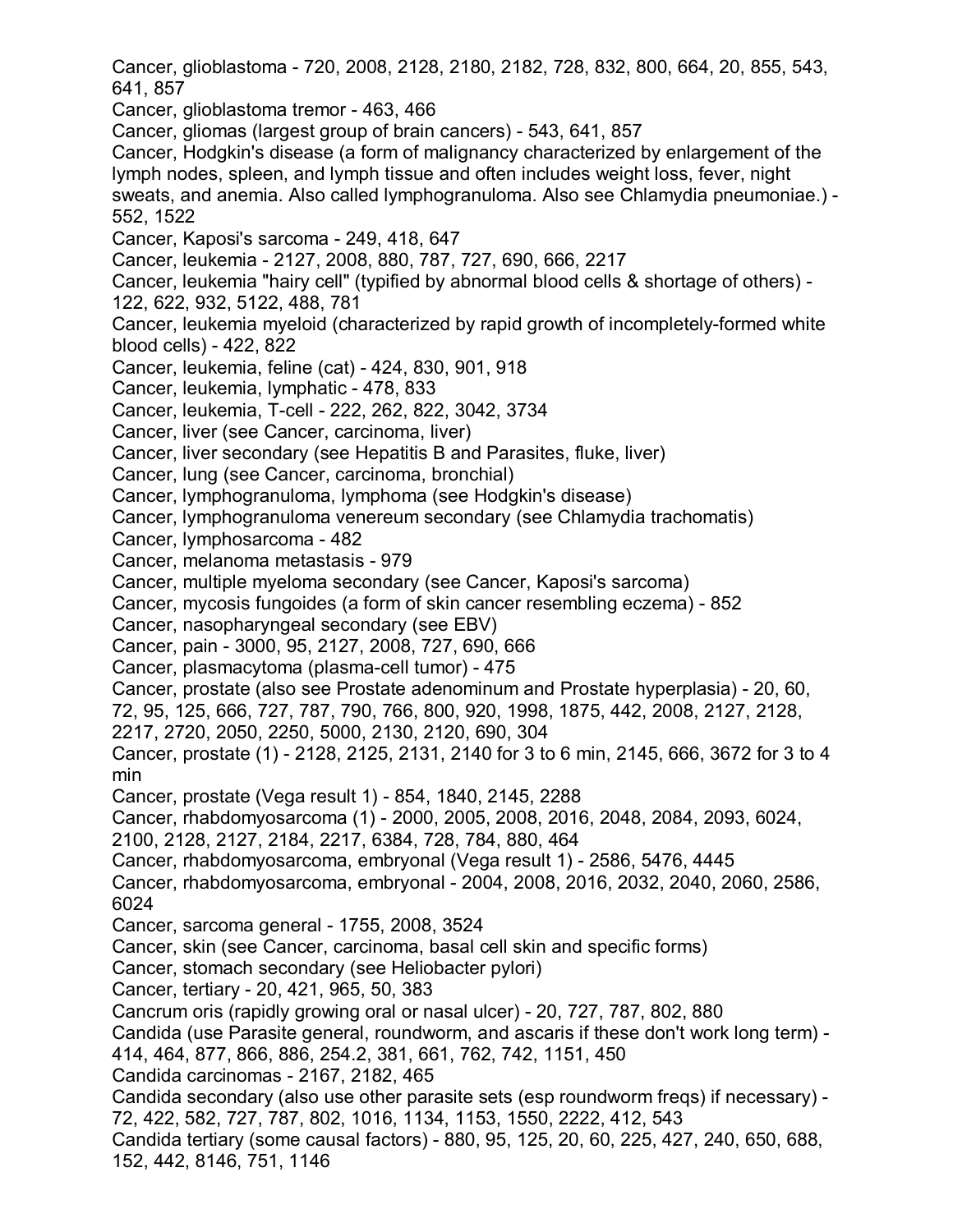Candida tropicalis - 1403, 675, 709 Canine parvovirus - 185, 188, 323, 428, 433, 562, 613, 622, 1000, 4027 Canine parvovirus, mutant strain - 323, 514 Canine parvovirus, type B - 323, 535, 613, 755, 761, 764, 766, 768 Canker sore (see Stomatitis aphthous) Carbo animalis (homeopathic remedy from animal-bone charcoal) - 444 Carbuncles (see Staphylococcus aureus) Cardiacedema - 9.19 Carpal tunnel secondary - 2008, 666 Carvularia spiratera - 879 Cat virus (1) - 364, 379, 645, 654, 786, 840-849, 857, 967, 6878 Cataract (also use eye formula antioxidant supplement for all macular degeneration) - 1830, 728, 784, 787, 800, 880, 10000 Cataract, brunescent (brown opacity in later life) - 2010, 1335, 1830 Cataract, complicated (secondary type caused by disease, degeneration, or surgery) - 1830, 496, 325, 774 Cataract (1) - 1830, 1600, 9999, 1552, 2110, 1335, 1654, 2187, 2195, 2211 Catarrh - 1550, 802, 800, 880, 787, 727, 444, 20 Causticum - 540, 1013 Cells of Leudig (colon) tonic - 2500 Cephaloshorium (fungi that are the source of some broad-spectrum antibiotics) - 481, 3966, 544 Cephalothecium - 371, 574, 6933 Cerebral palsy - 880, 787, 727, 522, 146 Cerebrospinal troubles - 10000 Cervical polyp - 277, 288, 867, 687, 744 Cervix adenoma (epithelial tumor of the cervix) - 433 Chlamydia pneumoniae (exp, secondary) - 470, 940.1, 1880.1, 3760.3, 7520.5 Cholecystitis, acute (excruciating gallstone attack) - 481, 743, 865, 928 Cholecystitis, chronic (long-term inflammation of the gallbladder) - 432, 1551, 801 Cholera (an extremely contagious and serious bacterial infection of the small intestines) - 330, 843, 844, 556, 1035, 968, 591, 691 Cholera secondary - 880, 802, 450, 880, 787, 727 Cholesteatoma (benign tumor usually found in middle ear & mastoid region) - 453, 618, 793, 5058 Cholesterinum - 1386, 173, 620, 635, 780 Chronic fatigue syndrome (use with General parasite, roundworm, and fluke sets if necessary. Also see EBV and Fatigue general sets. If no response to these, try Cancer leukemia "hairy cell" set) - 10000, 660, 2127, 787, 465, 424, 664, 120, 880, 1550 Cimicifuga (plant family including black snakeroot and black cohosh) - 334, 594 Circulation disturbances - 40, 9.39 Circulatory stasis (stimulates blood circulation. See also Circulation disturbances) - 40, 2112, 2145, 2720, 2489 Cirrhosis, biliary (an inflammatory condition in which bile flow through the liver is obstructed) - 381, 514, 677, 2271 Cirrhosis hepatitis - 291 Cladosporium fulvum (a pathogenic fungus) - 438, 233, 776, 510 Clostridium difficile (can cause diarrhea following treatment with antibiotics) - 387, 635, 673 CMV (cytomegalovirus known as salivary gland virus or human herpes type 5) -126, 597, 629, 682, 1045, 2145, 8848, 8856 Coelicia - 154, 594, 656, 586, 668, 787, 7958, 665, 674 Cold in head, chest (Mutates constantly; too many strains to include complete list of frequencies. See also Strep Pneumonia, Adenovirus, Rhinitis, Sinusitis, Pneumonia, Chest infection, and Rhino pneumonitis sets. Use lots of echinacea at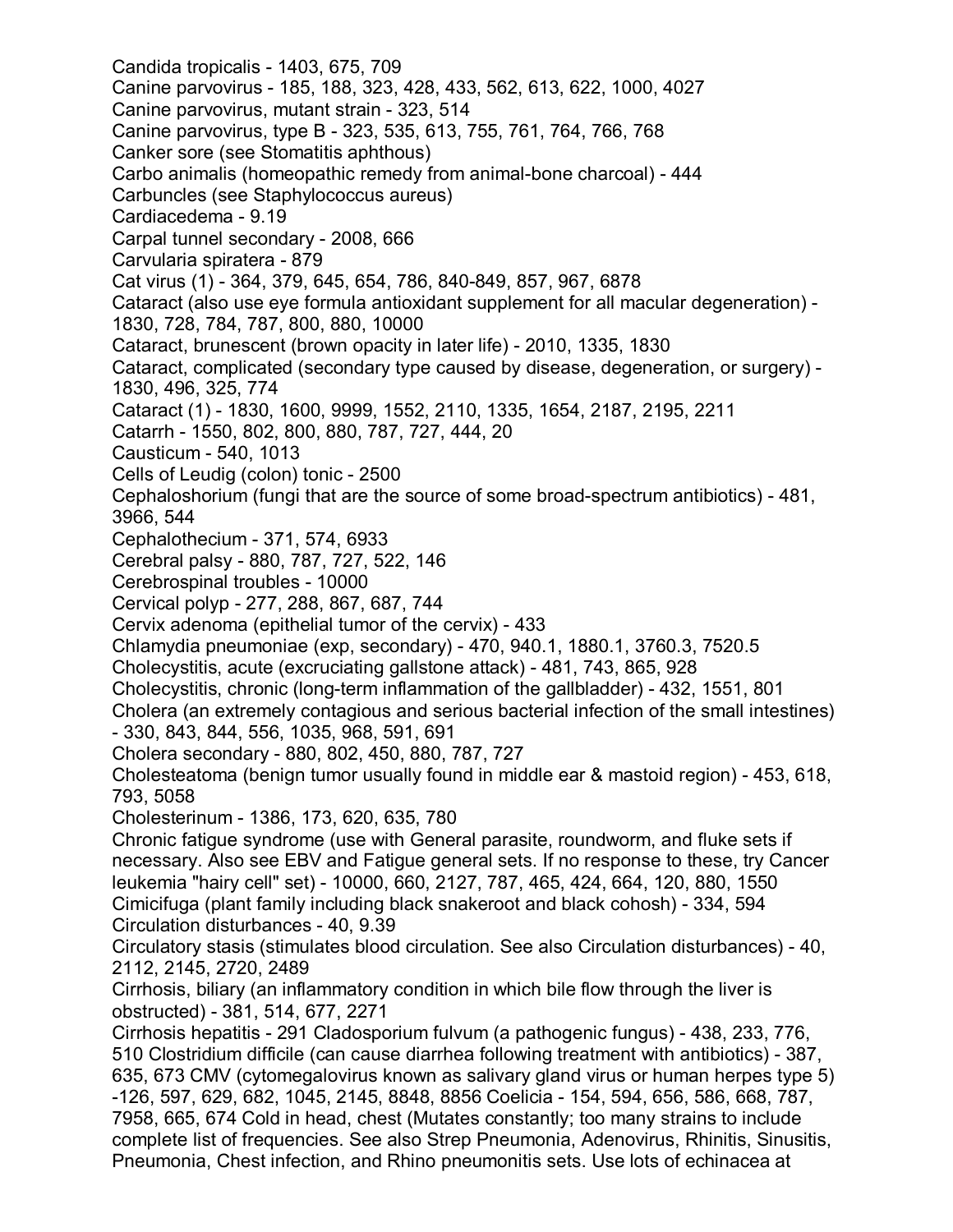onset to prevent cell damage that prolongs healing, even if correct freqs are found.) - 10000, 7344, 333, 4412, 1550, 880, 802, 787, 776, 766, 727, 444, 20 Cold and Flu (fall, 98) - 250, 465, 8210 for 5min, 8700, 7760 for 15min Cold (1) - 5500, 4400, 802, 787, 727, 720, 552, 440, 400, 125, 72 for 5 min, 800, 880 for 10 min Cold (2) - 652, 725, 746, 751, 768, 1110, 333, 666, 542, 522 Cold (3) (fall, 99) - 20, 120, 146, 440, 444, 465, 727, 776, 787, 880, 1500, 1550, 5000, 1000 for 5 min. Cold (and flu) (4) - 3176, 2489 for 3 min, 880, 800 for 10 min, 728 for 5 min. Cold (5) - 7728, 4888 for 10 min, 8238, 2413, 880, 787, 776, 727, 440, 746, 567, 7880, 787 for 3 min, 300, 310, 1234, 9999 for 200 sec Cold/Flu (winter 2001)(1) - 959, 962 Cold sores (see Herpes Simplex I) Colic - 1550, 832, 802, 787, 727, 20 Colitis (inflammation of colon) - 10000, 1550, 880, 832, 802, 440 Collectotrichum - 1482 Colon problems, general - 20, 440, 880, 1552, 802, 832 Comedones (blackhead) - 778 Condylomata (usually venereal warts, caused by papilloma virus. Occur near intersection of mucous membranes and skin. See also Papilloma.) - 466 Conjunctivitis (also use Chlamydia trachomatis and see Bacillus subtilis) - 489, 1550, 880, 802, 787, 727, 20, 80, 432, 722, 822, 1246, 1830 Constipation (also see Parasites general and roundworm sets if necessary) -1550, 880, 802, 832, 787, 776, 422, 727, 20 Contusion (bruise) - 9.1, 110, 2720 Convoforce - 774 Convulsions (1) - 10000, 880, 787, 727 Convulsions, spasticity - 9.19, 8.25, 7.69 Coraforce - 774 Corallinus - 533 Corn smut - 546, 1642, 289 Corynebacterium diptheriae (see Diptheria) Costalgia (rib pain) - 10000, 880, 787, 727 Coughing - 522, 524, 525, 146, 1500, 1550, 0.5, 514, 530, 432, 440, 444, 720, 1234, 3702, 20, 125, 72, 95, 7.7 Coxsackie (see also Mumps) - 136, 144, 232, 380, 422, 424, 435, 921, 923, 769, 1189, 595, 676 Coxsackie B1 - 353, 384, 834, 587, 723 Coxsackie B2 - 705, 534, 867 Coxsackie B3 - 487, 868, 653, 654 Coxsackie B4 - 421, 353, 540, 8632 Coxsackie B5 - 462, 1043, 1083, 569, 647, 708, 774 Coxsackie B6 - 488, 736, 814, 343, 551, 657, 668, 669 Cramping and nausea - 72, 95, 190, 880, 832, 787, 727, 20, 4.9 Cramps - 10000, 880, 787, 727, 26 Cramps, menstrual - 26 Crinis humansis - 646 Critter 1 - 1033 Critter 2 - 421, 1035, 1111 Crocus sotillus - 710 Crohn's disease (also use colitis, colon, and parasite freqs) - 727 Cryptococcus neoformans (yeast which causes respiratory infection than can turn into meningitis. Also known as torulosis.) - 367, 428, 444, 476, 478, 522, 579, 594, 785, 792, 872, 2121, 5880, 5884, 597, 613, 624 Cryptosporidium (parasitic protozoa sometimes causing diarrhea in humans) -220, 482, 575, 4122, 698, 711, 893, 895, 1276, 5690 Cunninghamella - 311, 323 Curva spic - 435 Cuts - 20 Cyclospora - 543, 316, 992, 751, 268, 2144 Cysts, hydatid (see Parasites tapeworm) Cyst, ovarian - 982 Cyst, solitary - 75, 76, 543 Cystic fibrosis (Also called mucoviscidosis, a disorder of the exocrine glands that causes them to release very thick mucus. See also Parasites general and roundworm freqs) - 523, 557, 478, 776, 660, 727, 778, 787, 802, 880 Cystitis, chronic (long-term inflammation of the urinary bladder and ureters) - 246, 1550, 880, 802, 787, 727, 465, 20 Cystopyelo nephritis (inflammation from bladder to kidney) - 1385 Cytomegalovirus (CMV, known as salivary gland virus or human herpes type 5) - 126, 597, 682, 1045, 2145 Deafness (partial to complete) - 10000, 1550, 880, 802, 787, 727, 20 Deer tick (1) - 7989, 289, 737, 738, 271, 671, 773 Dematium nigrum (soil fungi found in human lesions) - 243, 738 Dental - 635, 640, 1036, 1043, 1094, 685, 60, 48, 465 Dental foci (Neglecting this can prevent recovery from ANY illness) -3000, 95, 190, 47.5, 2720, 2489, 1800, 1600, 1550, 802, 1500, 880, 832, 787, 776, 727, 666, 650, 600, 465, 5170, 646 Depression (due to drugs or toxins) - 1.1, 73 Depression (due to outside circumstances) - 35, 787 Depression, anxiety, trembling, weakness - 3.5, 800 Detox assist - 10000, 3176 Diabetes (Warning; can cause large drop in blood sugar level) - 20, 35, 465, 6.8, 440, 484, 660, 727, 787, 800, 803, 880, 1850, 2008, 2127, 2000, 2003, 2013, 2050, 2080 for 3 min, 5000 for 15 min. Diabetes secondary - 10000, 2720, 2170, 1800, 1550, 880, 802, 727, 465, 20 Diabetes tertiary - 1850, 32000, 4000, 500 Diabetes (1) - 4200, 2128, 1865, 1850, 1550,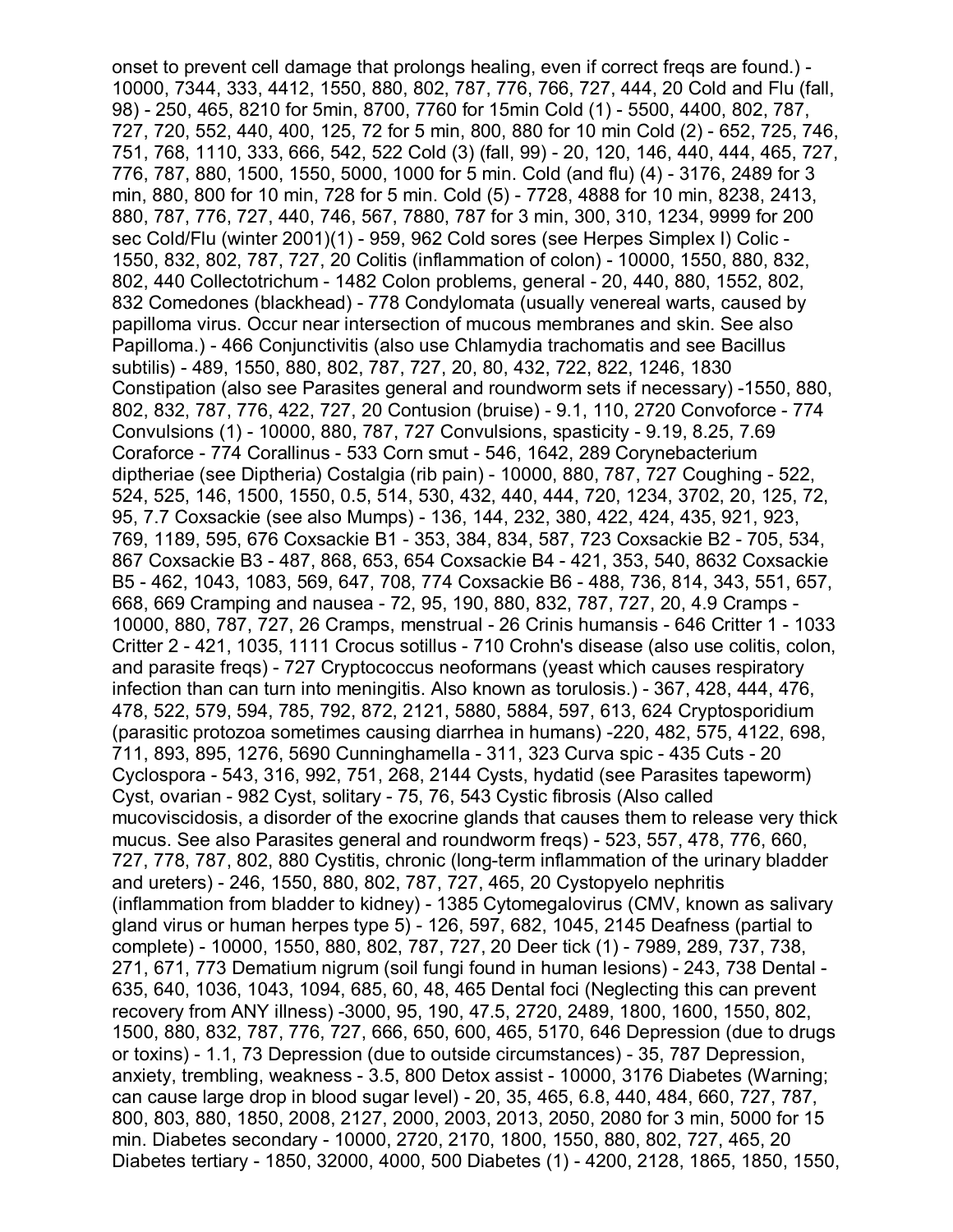787, 465, 444, 125, 95, 72, 48, 302 Diabetes associated infection (1) - 2020, 800, 727, 190, 80, 20 Diabetic loading - 35, 700 Diabetic toe ulcer (1) (use Staph aureus freqs and see Staph general) General antiseptic, and Circulation stimulation as needed) - 786, 1050, 1.2, 5000, 832, 20 Diarrhea (see also Clostridium difficile, E. coli, and for chronic problems, giardia and IBS freqs. Also see Parasite general set if no relief.) - 1550, 880, 832, 802, 786, 727, 465 Diphtheria (bacterial infection causing sore throat, fever, rapid heartbeat, nausea, chills, headache and may progress to damage heart and nerves from bacterial toxins. Rare in US.) - 151, 624, 776, 340, 925, 432, 590, 788 Dirofilaria immitis (see Parasites heartworm) Disc, herniated - 727, 787, 2720, 10000 Distemper - 242, 253, 254, 255, 312, 442, 551, 573, 624, 671, 712, 760, 940, 950, 1269, 1950, 8567, 660, 760 Distortion (twisting of muscles, spine) - 9.1, 110 Diverticulosis (characterized by tiny hernias of intestinal tissue protruding through the muscular wall of the colon) - 154, 934 Dizziness (see Vertigo) DNA repair (exp) - 528, 731, 732 Dog and cat hostility - 3.6 Down's syndrome palliative - 20 Droglioma (see Cancer, droglioma) Drug addiction - 20 Duodenal ulcer (see Ulcer, duodenal) Duodenitis - 223 Dupuytren's contracture (4th and 5th finger curling into hand, unable to straighten) - 1.2 , 250 Dysentery (acute diarrhea with blood and mucus. Also use Entamoeba histolyica, Salmonella, and Shigella) - 1552, 802, 832 Dysmenorrhea (painful menstruation) use with pure water douche - 26, 4.9, 1550, 880, 802, 787, 727, 465 Dyspepsia (indigestion, if chronic or with bloating, also see Parasites general) - 10000, 880, 1550, 832, 800, 787, 727, 465, 444, 20, 125, 95, 72, 4.9 E. coli (Escherichia coli; can cause infections in wounds and the urinary tract. If using these leads to cold symptoms, follow with Adenovirus freqs) - 282, 289, 7849, 327, 548, 333, 413, 642, 799, 802, 804, 832, 957, 1320, 1550, 1722 E. coli mutant strain - 556, 934, 1242, 1244, 1703, 632, 634, 776 Ear conditions, various (discharges, tinnitus, itching, hearing loss. Also see Otitis.) - 9.19, 10000, 880, 787, 727, 20, 410, 158, 201, 340, 440, 535, 542, 645, 652, 683 Ear fungus (1) - 854 Ear wax - 311, 320, 750, 984 EBV (see Epstein-Barr Virus) Echinococcinum (tapeworms found in dogs, wolves, cats, & rodents that can infect man) - 164, 453, 542, 623 Echo Virus (Endometriosis Tuberylosa, causes a type of meningitis) - 620, 625, 722, 765, 922, 514, 788, 461 Eczema - 9.19, 707, 1550, 802, 787, 727, 10000, 5000, 2720, 2008, 2180, 2128, 664, 120, 20 Eczema in vascular and lung functional disturbances - 9.39 Eczema (1) - 770, 916, 415 Eczema (2) - 730.2, 1550, 802, 787, 690 Edema and swelling - 40, 522, 146, 6.3, 148, 444, 440, 880, 787, 727, 465, 20, 5000, 10000 Electrolyte levels (water, sodium, potassium) to improve - 8.1, 20, 10000 Elephantiasis (use with parasite, esp roundworm and nematode freqs) - 623, 824, 865, 710 Emotional ties to diseases - 764, 664 Emphysema (use with parasite, esp roundworm freqs) - 1234, 3672, 7344, 880, 787, 727, 120, 20, 80 Encephalitis (inflammation of the tissues of the brain and spinal cord) - 841 Endocarditis (see Listeriose) Endometriosis, chronic (growth of uterine tissue outside the uterus that may cause pain, infertility, & abnormal uterine bleeding. Use with general parasite, liver and pancreatic fluke sets) - 246, 800, 1550 Endometriosis tuberylosa (see Echo virus) Energy and vitality - 9999 Entamoeba histolytica (highly damaging protozoa causing dysentery and liver infection) - 148, 166, 308, 393, 631, 778 Enterobiasis - (pinworms - see Parasites, enterobiasis) Enterococcinum (homeopathic nosode for Strep-family organisms found in the digestive and urinary tracts) - 686, 409 Enterohepatitis (inflammation of bowel & liver) - 552, 932, 953 Enuresis (bed wetting. Use with parasite sets) - 10000, 880, 787, 727 Epicoccum - 734, 778 Epicondylitis (tennis elbow) lateral or vertical - 1.2, 250, 728, 766, 776, 880 Epidermophyton floccinum (fungus that attacks skin & nails, including some athlete's foot and "jock itch" ringworms. Also see Microsporum freqs and Fungal general if necessary.) - 465, 784, 644, 766, 345 (22107) Epididymitis (inflammation of testicle area, ducts. See also Orchitis.) - 2250, 1500, 880, 787, 727, 20 Epilepsy - 10000, 880, 802, 787, 727, 700,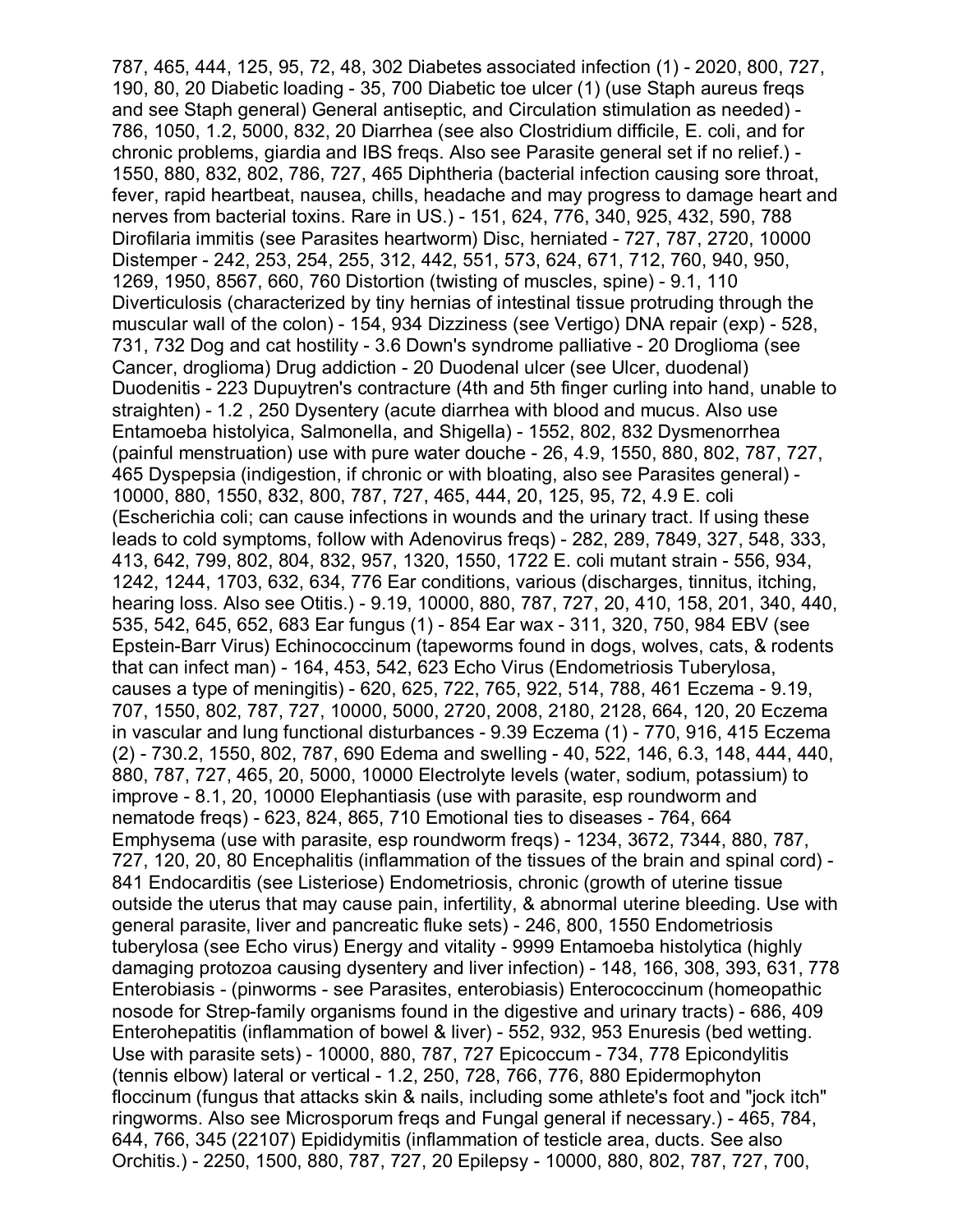650, 600, 210, 633, 125, 20 Epstein-Barr virus (the herpes virus causing mononucleosis) - 105, 172, 253, 274, 660, 663, 667, 669, 738, 825, 8768, 1013, 1920, 6618 Epstein-Barr virus secondary (also try General parasite and roundworm freqs) - 744, 776, 778, 465, 880, 787, 727, 1032, 1920 Eriterocoucinum - 686 Erysipelas (bacterial infection manifesting in skin inflammation caused by strep pyrogenes or other pathogens and possibly related to the swine form of the disease) - 616, 776, 735, 845, 660, 10000, 880, 787, 727, 465, 20 Erythema nosodum - 9.39 Escherichia coli - (see E. coli) Esophagus (constriction. Also see General antiseptic and dental freqs) - 880, 787, 727 Euglena - 432, 3215, 3225, 3325, 6448 Eustachian tube inflammation - 1550, 880, 802, 787, 776, 727, 465 Eye disorders (blurred vision, cataracts, crossed eyes, diplopia, infections, etc.) - 1830, 1600, 10000, 880, 787, 727, 20, 1552, 160, 350, 360, 2010, 1335, 496, 400 Eye inflammation (also see General antiseptic) - 1.2, 80 Eyelid droop (see Plosis) Eyes (glaucoma) - 1600, 1830, 880, 787, 727 Eyesight (to sharpen) - 350, 360, 1830 Facial cramps - 10000, 6000, 304, 1131, 33 Facial paralysis - 10000, 880, 787, 727 Facial toning - 1.2 Fainting - 20 Fascia (fibrous tissue under the skin. Also see Fibroid freqs) - 20 Fatigue, general - 428, 424, 664, 660, 464, 125, 120, 95, 72, 20, 444, 1865, 10000, 5000 Febris wolhynia (a Rickettsia illness, transmitted by lice, that is debilitating and conducive to relapse) - 547, 356 Fel tauri (homeopathic preparation of ox bile) - 672 Feli - 435 Feline (cat) leukemia - 258, 332, 414, 424, 544, 830, 901, 918, 997, 741, 743 Feli - 435, 742 Felis - 430, 834, 2232, 3233 Felon (pus, infection of finger tips) - 657, 659, 738, 751 Felon II - 663, 665, 720, 722 Feloris Wolyhnica - 547 Fever (various causes) - 880, 800, 832, 422, 2112, 787, 727, 20 Fever, sunstroke - 20, 440, 880 Fibroadenoma mamanae (non-cancerous, fibrous nodules in the breasts) - 1384 Fibroma - 2127, 2008, 727, 690, 666, 1550, 802, 465 Fibromyalgia - 328, 880, 800, 728, 5000, 2720, 2180, 2128, 664, 464, 304, 120, 20 Fibromyalgia (1) - 120, 140, 304, 464, 728, 800, 880, 2489, 3176, 5000, 6000, 9000 for 5 min Fibrosarcoma - 1744 Fibrosis of Jung - 27.5, 220, 410 Fibropendulum - 661, 7465, 211, 233, 766 Fischpyrogen - 832 Fissures - 787, 20, 10000 Fistula Dentalis - 550, 727, 844, 878, 1122 Fistula, ulcer (see also Staph freqs) - 880, 832, 787, 727 FIV - 262, 323, 372, 404, 567, 712, 742, 760, 773, 916, 1103, 1132, 3701 Flatulence - 1550, 880, 802, 787, 727, 465 Flea - 2374 Flu (see Influenza) Flukes (see Parasites, flukes) Fluor Alb (homeopathic cell salt) - 110, 342, 420, 423, 688, 757 Follicular mange (contagious dermatitis found in many animals that is caused by mites and in which the principle activity is at the hair follicles) -253, 693, 701, 774 Folliculitis, hot-tub (tiny pimples) - 174, 482, 5311 Food poisoning (some classes. Also use Salmonella typhimurium and see General antiseptic, Abdominal pain, and Abdominal inflammation.) - 1552, 802, 832 Foot & mouth syndrome (a mild viral infection found in young children) - 232, 237, 1214, 1243, 1244, 1271, 5411 Footblisters - 10000, 880, 787, 727, 465 Fractures - 220, 230, 10000, 880, 787, 727 Frequency fatigue (tiredness (that is not detox) from using frequency generator too long) - 10.55, 7.83 Frigidity, female - 10000, 20 Frostbite - 880, 787, 727 Frozen shoulder - 10000, 880, 802, 787, 727 Fruitfly - 2167 Fungus EW range - 823 to 829 Fungus flora (1) - 331, 336, 555, 587, 632, 688, 757, 882, 884, 887 Fungus, general (also see candida, yeast, and other specific types) - 72, 254, 422, 582, 787, 1016, 1134, 1153, 2222, 465, 1550, 784, 880, 802, 727, 20 Fungus and mold, general - 728, 880, 784, 464, 886, 866, 414, 254, 344, 2411, 321, 555, 942, 337, 766, 1823, 524, 374, 743, 132, 866 Furunkulosis (boils on skin. Also use Staph aureus freqs) - 880, 1550, 802, 787, 727, 465, 660, 20, 116, 770 Furunkulosis herpes (also see Herpes general and Furunkulosis)- 200, 1000, 1550, 802, 787, 727 Fusarium general- 768, 625, 746 Fusarium oxysporum (a fungus causing inflammation of the cornea of the eye) - 102, 332, 705, 795, 780 Gaetner - 519, 577, 767, 693 Gall bladder dystonia with osteitis - 2.65, 3000, 880, 787, 727, 20 Gallbladder inflammation (see Cholecystitis, chronic) Gallbladder pain - 1550, 800 Gallstone attack (see Cholecystitis, acute) Gallstones -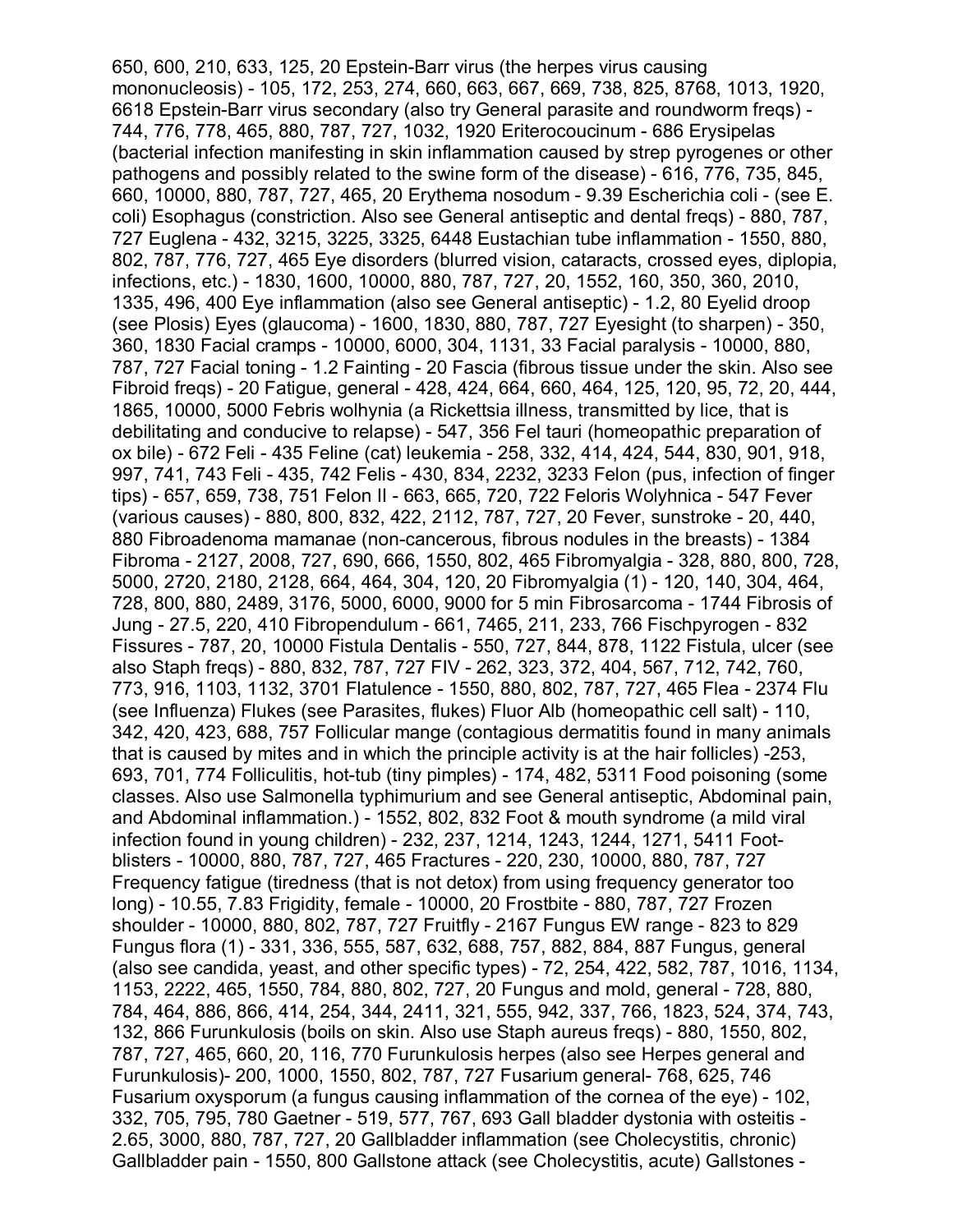2.65, 3.5, 3000, 1552, 800, 880, 787, 727, 20, 6000, 10000, 444 Gangrene, general (see also Clostridium, Circulatory stasis, Infection general, and Bacterium coli) - 880, 787, 727, 20, 73 Gardinerella (bacteria that can infect and inflame the vaginal mucosa) - 320, 695, 782, 995, 329, 485 Gasoden - 878 Gastritis and flatus - 880, 832, 802, 787, 727, 676, 422, 20 General antiseptic - 1550, 802, 880, 787, 760, 727, 465, 444, 450, 428, 660, 10000, 5000 General balancing - 1130, 1131, 33 General malady - 40000, 10000, 5000 General prophylaxis - 20, 64, 95, 125, 225, 427, 440, 664, 728, 784, 880, 802, 832, 680, 760, 1550, 464, 10000, 676, 1488 General demo (greatest hits) - 728, 120, 786, 128, 880, 422, 464, 644, 676, 688, 712, 732, 800, 1550, 1862, 2112, 2128, 4412, 3040 General comprehensive, complete Blaster5 program - 80, 120, 400, 500, 600, 622, 666, 690, 727, 740, 776, 784, 787, 800, 880, 1500, 1550, 1560, 1570, 1600, 1800, 1840, 1998, 2000, 2008, 2128, 2489 General program, EMEM Main Freqs - 720, 1550, 20, 4200 for 5 min Geotrichum candidum (fungus found in feces and dairy products whose manifestations resemble those of candida) - 350, 355, 384, 386, 403, 404, 407, 409, 410, 412, 415, 418, 543, 544, 687, 987, 988, 737, 700 German measles (See Measles, rubella) Giardia (see Parasites, giardia) Gingivitis (inflammation of gums. See also Dental, Dental foci, Stomatitis. Take calcium and magnesium internally and brush with myrrh or goldenseal, and CoQ10) - 1550, 880, 802, 787, 728, 726, 465, 20, 1556, 776, 465 Glanders (see Pseudomonas mallei) Glandular fever - 10000, 20 Glandular fever, thyroid exp - 10000, 20, 16000 Gliocladium (brain fungus) - 855, 469, 633 Goiter (see Struma) Gonads, inflammation of (see Orchitis) Gonorrhea - 660, 600, 712 Gout (see also Kidney freqs) - 9.39, 3000, 10000, 880, 787, 727, 20 Granuloma dent - 441 Gravel in urine - 2.65, 3000, 880, 787, 727, 20 Grave's disease I goiter - 20, 727, 787, 880 Greatest Hits (see General demo) Green Dye - 563, 2333 Grippe (see Influenza, grippe) Gum disease (see Gingivitis, Pyorrhea) H#1 - 725, 2432, 243, 6353, 732, 844, 646 H#2 - 725, 1230, 245, 314, 965 H#3 - 633, 1220, 6230, 8225, 111, 392, 776, 837, 1675, 2664, 3806, 714 H#4 - 444, 2323 H#5 - 83, 235, 645, 2323, 3432, 4093, 5532 H#6 - 702, 747, 2245, 183 Haemophilia tonic (hereditary bleeding disorders in which the blood does not readily clot) - 778, 845, 751 Hair, human - 646 Halitosis (bad breath. See also Pharyngitis, Dental, Parasite general, and General antiseptic sets) - 1550, 802, 880, 787, 727, 20 Hallucinations - 10000, 880, 787, 727, 20 Hand, foot, & mouth syndrome (a mild viral infection found in young children) - 232, 237, 1214, 1243, 1244, 1271, 5411 Hangover (see also Kidney and Liver support freqs) - 10000, 522, 146 Hastoiditis - 287 Hay fever (only some types) - 880, 787, 727, 20 Head injury followup (Seek immediate medical attention!) - 9.6, 3000, 880, 787, 727, 522, 72, 5.8, 4.9 Headaches - 304, 144, 1.2, 520 Headaches caused by vertebral misalignment (Not a substitute for adjustment) - 9.6, 3000 Headaches due to parasites (see also Parasites, strongyloides) - 125, 95, 73, 20, 727, 3000 Headaches due to toxicity - 522, 146, 4.9, 3000, 880, 787, 727, 20 Headaches unknown cause - 10, 4, 5.8, 6.3, 7.83, 3000, 650, 625, 600 Headaches urogenitally caused - 9.39, 3000 Healing and regeneration - 2720, 47 Heart tonic (lab animals only. See also Staph infection, Circulatory stasis, and Kidney freq sets ) - 80, 160, 20, 73, 3.9, 3000, 880, 787, 727, 465, 125, 95, 20, 1.2 Heartburn, chronic (see Staph and Strep general sets and h. pylori) - 832, 2720, 2170, 2127, 1800, 1600, 1550, 802, 1500, 880, 787, 727, 685, 465, 444, 1865, 125, 95, 72, 20 Heartworm (see Parasites, heartworm) Heliobacterium pylori (ulcer) - 676 Heliobacterium pylori (1) - 2167, 728, 880, 2950 Helminthosporium (the reproductive element of parasitic worms) - 793, 969 Hemobartinella felis - 603, 957 Hemophilia - 603 Hemorrage - 1550, 802 Hemorrhoids - 4474, 6117, 774, 1550, 447, 880, 802, 727 Hepatitis A - 321, 346, 414, 423, 487, 558, 578, 693, 786, 878, 3220, 717 Hepatitis B - 334, 433, 767, 869, 876, 477, 574, 752, 779 Hepatitis C (also try Parasites, schistosoma mansoni freqs) - 166, 224, 317, 329, 528, 633, 929, 930, 931, 932, 933, 1371, 2189 Hepatitis, general - 28, 1550, 1351, 880, 802, 727, 224, 317, 329, 477, 922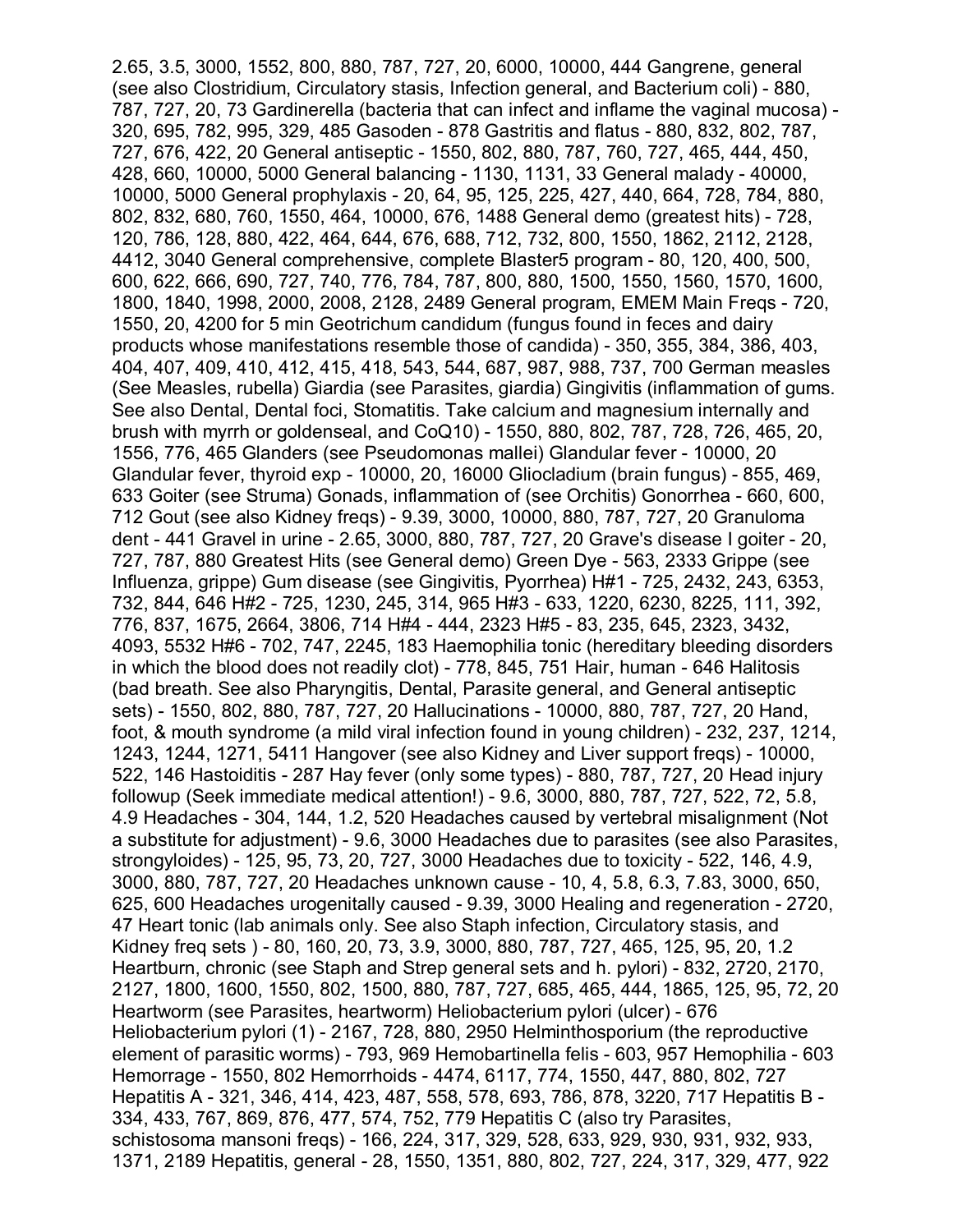Hepatitis, general secondary - 284, 458, 477, 534, 788, 922, 9670, 768, 777, 1041 Hernia - 10000, 787, 727, 2720, 5000 Herpes, general - 1577, 1550, 1489, 464, 1900, 304 for 3 min, 1488\*, 2950 for 15 min. Herpes general secondary - 37000 Herpes progenetalis (genital - also use Herpes simplex II) - 141, 878, 898, 5310, 440, 171, 660, 590, 1175 Herpes simplex I (secondary. Cold sores - primarily non-genital, first try Herpes,general) - 322, 476, 589, 664, 785, 822, 895, 944, 1043, 1614, 2062, 2950 Herpes simplex I (exp) - 467.8, 935.5, 1871, 3742, 7484 Herpes simplex I (1) - 339, 343, 480, 591, 778, 782, 843, 1614, 657, 699, 700, 734 Herpes simplex I (2) - 2489, 1800, 465, 1550, 1500, 880, 787, 727, 1850, 428 Herpes simplex 1 (3) - 470, 647, 648, 650-659, 847, 5641, 8650 Herpes simplex 1 (4) - 2950 for 20 min Herpes simplex II - 556, 832 Herpes simplex IU.2 - 808 Herpes type 2A - 532, 848 Herpes type 2A secondary - 360-369, 373, 528, 685, 846, 880, 888, 8778, 540, 665, 716, 717, 718, 731, 732, 733, 776, 1402 Herpes type 5 (cytomegalovirus) - 2145\*, 126, 597, 1045 Herpes type 6 (exp) - 228, 1820, 3640, 3641, 7281 Herpes type C - 395, 424, 460, 533, 554, 701, 745, 2450 Herpes zoster (chicken pox, shingles) - 664\*, 3343, 914, 2170, 1600, 1500, 880, 802, 787 Herpes zoster secondary - 1550, 802, 1800, 1865, 728, 2720, 2128, 5000, 464, 800, 574, 1557, 304, 20 Hiatal hernia (use staph and strep sets) Hiccups - 20, 10000 Hip pain (see also Arthritis) - 880, 787, 727, 20 Hirudo medicinalis (a homeopathic remedy prepared from a leech used for therapeutic purposes) - 128 Histoplasma - 424, 616, 749 HIV (see also AIDS) - 683, 714, 3554, 830, 450 Hives (urticaria) - 1800, 880, 787, 727, 522, 146, 4.9 Hoarseness - 880, 760, 727 Hodgkin's disease (see Cancer, Hodgkin's disease) Hookworm (see Parasites hookworm) Hordeolum (see Stye) Hormodendrum (a genus of fungi that includes human pathogens) - 663, 678, 695, 532, 627 Hormonal imbalances - 5.5 Hot flashes (complications) - 10000, 880, 787, 727 Hot tub folliculitis (see Pseudomonas freqs) Household Insect Mix - 723, 100 Hydrocele (fluid in testicle, etc.) - 880, 787, 727 Hyperacidity of stomach - 7.82, 20, 230 Hyperosmia (overacute smell and taste) - 20, 10000, 522, 146 Hypertension - 20, 95, 324, 528, 15, 9.19, 7.83, 6, 10000, 880, 787, 727, 304 Hypertension (renin-induced, red high, diastolic high pressure. Also see Kidney freqs) - 9.19, 6 Hypertension, spastic - 95 Hyperthyroid - 3, 0.5 Hypochondrium, upper abdomen - 20, 10000 Hypophyseal (pituitary) disturbances - 4 Hypotension (low blood pressure) - 20, 727, 787, 880 Hypothyroid - 12, 35, 16000, 10000, 160, 80, 20 Hypoxia (low oxygen, use also Circulatory stasis) - 727, 787, 880, 10000 Icterus, haemolytic (a chronic form of jaundice involving anemia) - 243, 768 Ileocolitis, colon inflammation (see also Parasite general set) - 802, 832, 440 Immune system stimulation - 8, 1862, 2008, 2128, 2180, 3347, 5611, 2791, 3448, 2929, 4O14, 5611, 2867, 2855, 432 Impotence (many classes. Also use Circulatory stasis) - 9.39, 2127, 2008, 465, 10000, 880, 802, 787, 727, 690, 666, 125, 95, 73, 72, 20, 650, 625, 600 Incontinence (1) - 2250, 2050, 2128, 690, 666 for 10 min Indigestion (see Dyspepsia) Infantile paralysis (polio) - 1500, 880, 787, 727, 776, 10000 Infections general - 1550, 880, 802, 786, 728, 465, 444, 125, 95, 72, 48, 20, 304, 1.2, 5500, 676, 422, 766 Infections general secondary - 5000, 1600, 1500, 832, 776, 760, 700, 690, 666, 650, 625, 600, 1865, 500, 450, 440, 428, 660, 2112 Infections general tertiary - 1800, 2720, 2489, 832, 3040, 2008, 1850, 610, 732, 751, 40000 Infertility (see also Impotence) - 2127, 2008, 465, 880, 802, 787, 727, 690, 666, 650, 625, 600, 9.39 Inflammation, general (also see Infection general sets) - 1.5, 3.6 Influencinum Berlin '55 - 430, 720, 733, 787 Influencinum vesica (blisters) general - 203, 292, 588, 612, 975, 407, 682 Influencinum vesic NW - 332, 364, 519, 588, 590, 238, 239, 715 Influencinum vesic SW - 433, 645, 658, 824 Influenza (mutates to new strains constantly but these may be helpful. See also Influenza, Grippe and Influenza Virus) - 464, 440, 3672, 7766, 7760, 7344, 1234, 5000, 727, 787, 800, 875, 880, 885, 728, 1550, 1500, 2008, 20, 304 for 5 min Influenza (aches and respiratory) - 440, 512, 683, 728, 784, 787, 800, 875, 880, 885, 2050, 2720,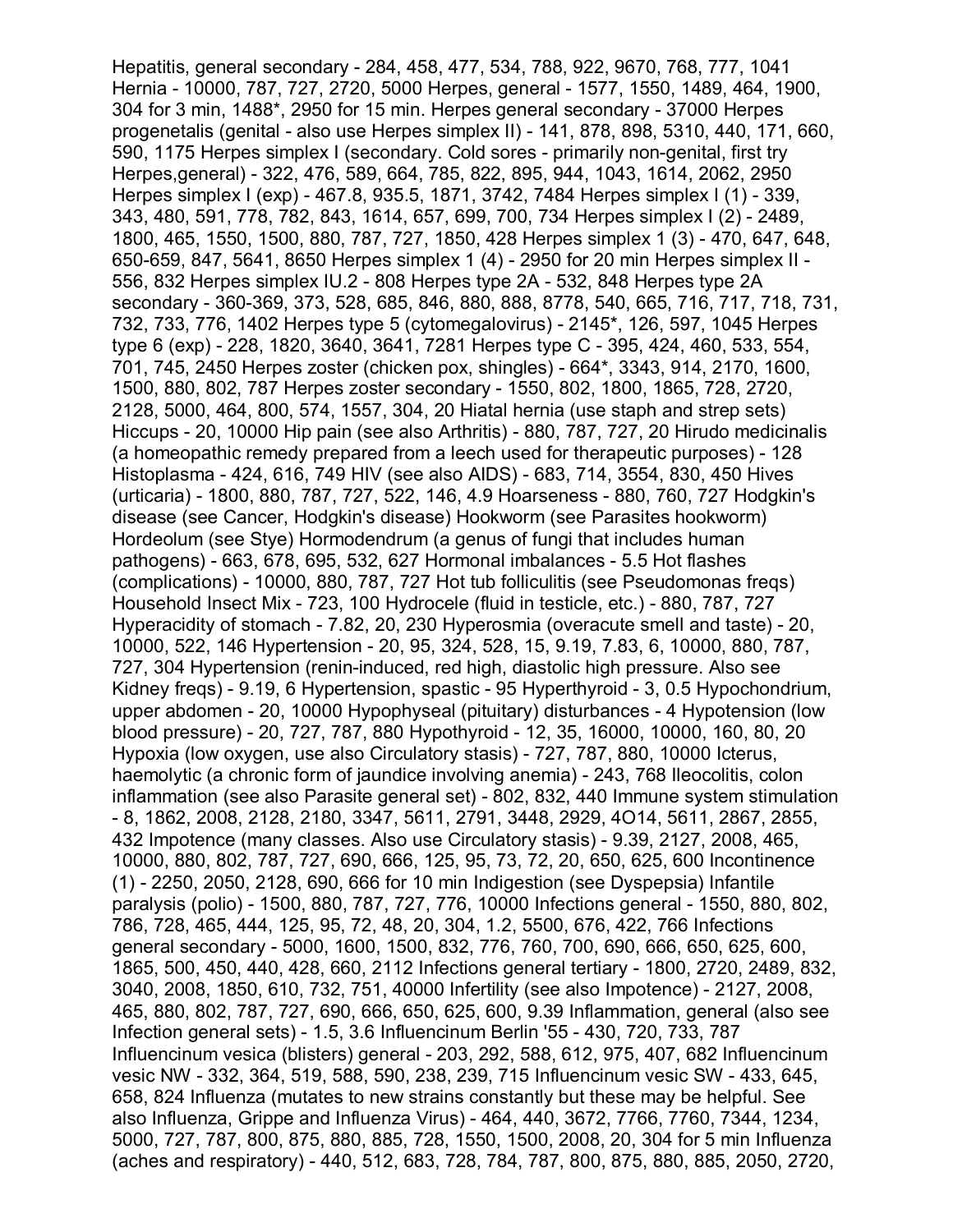5000 for 5 min, 7760, 7766 for 10 min, 304 for 3 min Influenza general (1) (winter 98-99) - scan from 6984 to 7016 by 2 or 4Hz. Influenza (2) (winter 99-00) - 10000, 880, 727, 330, 728 Influenza (3) (winter 99-00) - 440, 465, 613, 666, 727, 787, 800, 1000, 5000, 10000 Influenza with respiratory component (1) (winter 99-00) - 47, 1191, 2398, 2544, 5608, 7760, 7766, 672-679, 676, 647-652, 1215, 724-732, 746, 768, 687 Influenza 1957 "A" Asian - 768, 574 Influenza 1978 - 844, 814, 610 Influenza 1979 - 123, 513, 522, 565, 788, 601 Influenza 1983 - 424, 730, 734, 428 Influenza 1989 - 216, 322, 627, 703, 748 Influenza 1993 - 522, 615, 778, 850, 959 Influenza 1993 secondary - 207, 254, 580s, 848, 947, 7967, 8910, 739, 741, 760, 765, 773, 915 Influenza 1994 - 689, 697, 699, 798 Influenza 1994 secondary - 337, 690, 868, 869, 702, 727, 729, 776, 779 Influenza 1997 to 1998 - 2008, 880, 787, 727, 35, 20, 465 Influenza Asian grippe A - 516, 656, 434 Influenza autumn 1998 - 250, 465 for 3min, 8210 for 5min, 8700, 7760 for15min Influenza Bach Poly - 122, 350, 487, 572, 634, 768, 823, 1043, 1272, 764, 771 Influenza, grippe general - 343, 500, 512, 541, 862, 1000, 1192, 3012, 3423, 10223 Influenza, grippe, vapch - 153, 343 Influenza, grippe 1986 tri - 532, 588, 660-669, 994, 462, 712 Influenza, grippe 1987 - 140, 332, 581, 953, 4868, 730 Influenza, grippe 1988 - 267, 536, 568, 2050, 752, 781 Influenza, grippe 1989 - 353, 536, 874 Influenza, grippe 1990 - 541, 560, 656 Influenza haemophilus - 542, 552, 885, 959, 734 Influenza haemophilus type B - 652, 942, 483, 731, 746 Influenza spanish - 462, 787 Influenzum toxicum - 854 Influenza triple nosode - 421, 632, 1242, 1422, 1922, 3122 Influenza V grippe - 861 Influenza V-2 grippe - 324, 652, 653 Influenza V-3 grippe - 550, 553 Influenza V-4 grippe - 232, 352, 2558 Influenza V-5 grippe - 945, 518 Influenza V-75 Victoria - 343, 316, 1020 Influenza VA-2 grippe - 334, 472, 496, 833, 836, 922, 728 Influenza VA-2L grippe - 447 Influenza virus, general - 728, 800, 880, 7760, 8000, 8250 Influenza virus 1991 to 1992 - 153, 345, 387, 758, 984, 985 Influenza virus 1991 to 1992 secondary - 330-339, 350-359, 525, 632, 740, 761, 762, 776, 777, 780 Influenza virus 1992 to 1993 - 535, 946 Influenza virus 1992 to 1993 secondary - 272, 534, 566, 668, 674, 776, 782, 947, 632, 640, 713, 715, 742, 773, 777 Influenza virus 1993 to 1994 - 757, 885, 895, 969 Influenza virus 1993 to 1994 secondary - 447, 457, 597, 756, 764, 776, 798, 878, 967, 9090, 663, 720, 728, 729, 745, 762, 764, 770, 773, 779 Influenza virus "A" - 322, 332, 776 Influenza virus "A" 1974 - 442 Influenza virus "A" Port Chalmers - 622, 863 Influenza virus "B" - 468, 530, 532, 536, 537, 568, 722, 740s, 1186, 679 Influenza virus "B" Hong Kong - 555 Influenza virus "swine" - 413, 432, 663, 839, 995 Influenza virus British - 558, 932 Injection, allergic reaction to - 10000 Insomnia (see also Parasite general set) - 3.59, 3, 7.83, 10, 1550, 1500, 880, 802, 6000, 304 Intelligence, clarity of thought - 20, 10000 Intercostal neuralgia (pain in rib musculature) - 3000, 1550, 880, 802, 787, 776, 727, 125, 20, 1865, 444 Interleukin (used to stimulate lymphocyte production) - 3448, 2929, 4014, 5611, 2867, 2855, 2791 Intermittent claudication - 45, 48 Intestinal problems, colon - 10, 440, 880, 787, 727 Intestinal problems, general (also try Parasite general set) - 802 Intestines, inflammation - 727, 787, 880, 105, 791 Irritable bowel syndrome (use with Parasites giardia and Parasites general set) - 20, 727, 787, 802, 832, 880, 465, 422, 6766, 1550 Itching (pruritis. Take hot bath with a cup of apple cider vinegar afterwards. If chronic and no long term relief, use Parasite sets including Parasites general and Parasites blood flukes.) - 880, 787, 727, 444, 125, 95, 72, 20, 1865, 3176 Jade Machine color decode - Blue 624, Lt. blue 2155, Green 2055, Lt. green 960, Yellow 470, Orange 920, Red 815, Sienna 858, Magenta 800, Purple 745, Lavender 677, Indigo 640 Jaundice (see also Liver support, gallbladder, Leptospirosis, and Parasites fluke and general frequency sets) - 1600, 1550, 1500, 880, 802, 650, 625, 600, 444, 1865, 146, 250, 125, 95, 72, 20 Jock itch (see Epidermophyton floccinum) Joint inflammation (also see arthritis sets) - 10000 Kaposi's sarcoma - 249, 418, 647 Kidney insufficiency - 9.2, 10, 40, 440, 1600, 1550, 1500, 880, 802, 650, 625, 600, 444, 1865, 146, 250, 125, 95, 72, 20 Kidney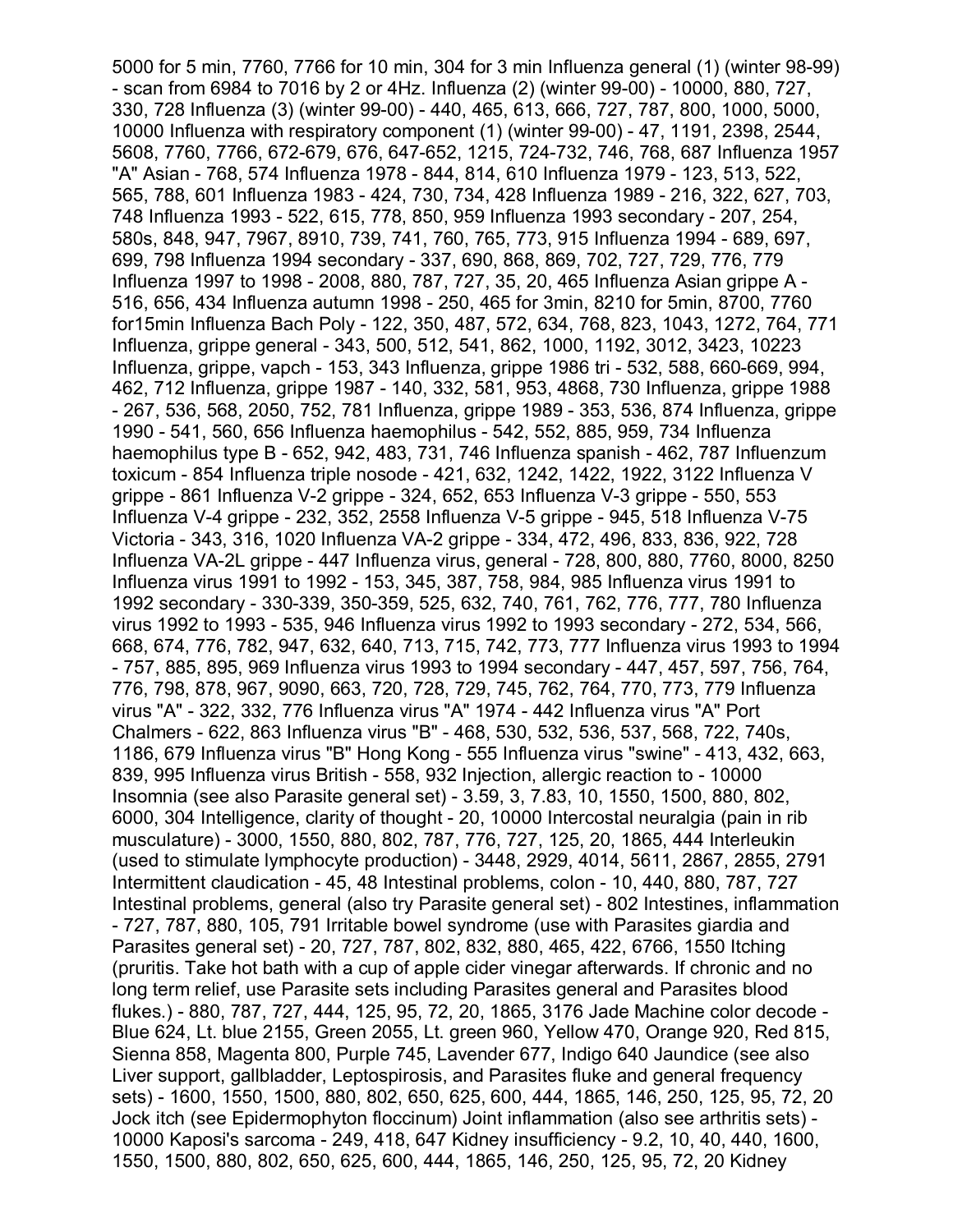papilloma (small, usually benign growth on a kidney) - 110, 148, 264, 634, 767, 848, 917, 760, 762, 1102 Kidney stones (use with vitamin, mineral, and herb supplementation) - 444, 727, 787, 880, 10000, 6000, 3000, 3.5, 1552 Kidney tonic, general - 440, 248, 8, 880, 20, 10000, 800, 5000, 3000 Kieferosteitis (a type of bone inflammation marked by enlargement and pain) - 432, 516, 384 Klebsiella pneumoniae (see Pneumoniae klebsiella) Knee, joint pain - 1550, 880, 802, 787, 727, 28, 20, 7.69, 3, 1.2, 250, 9.6, 9.39 Lac Deflorat - 230, 371, 232, 2121 Lamblia (see Parasites, Giardia) Large intestine tonic - 8, 440, 880 Laryngeal polyp - 765, 202 Larynx - 10, 440, 465, 444, 1550, 880, 802, 787, 727, 28, 7.69, 3, 1.2, 250, 9.6, 9.39 Lateral sclerose (degeneration of spinal cord leading to spastic paraplegia. See also ALS.) - 254 Laxative, mild - 802 Legionella (Legionnaires' disease, caused by a gram-negative bacteria associated with condensed or treated water that migrate to lung tissue and stimulate severe respiratory manifestations, fever, headache, abdominal pain, and may affect kidneys and liver.) - 723, 724, 897, 975, 8120, 8856, 690, 693 Leishman Donovan bodies (see Parasites, Leishmania) Leprosy - 600 Leprosy secondary infection - 1600, 1550, 1500, 880, 832, 802, 787, 776, 760, 727, 700, 690, 666, 650, 625, 600, 465, 444, 20, 500, 450, 440, 428, 660 Leptospirosis (a spirochete bacterial disease that is spread to humans through animal urine that can cause meningitis, jaundice, anemia, miscarriage, and death) - 612, 663 Leukocytogenesis, stimulates (see also Immune system stimulation) - 20, 727 Leukoderma, acquired (see Vitiligo) Leukoencephalitis (inflammation of brain's white matter, usually in infants and children, but also found in horses as a result of forage poisoning) -324, 572, 776, 934, 1079, 1111, 1333 Leukoencephalitis secondary - 338, 783, 932, 1035, 1160, 1630, 712, 713, 715, 1244 Leukoplakia (white patches on mucous membranes, also see EBV, Papilloma, and Cancer, carcinoma freqs) - 465, 2127, 2008, 727, 690, 666 Leukose (proliferation of tissues that form white blood cells; considered to be foundational stage of leukemia. See also Parasite general and Parasite fluke sets) - 612, 633, 653, 3722, 644 Lipoma (benign, soft tumor of fatty tissue) - 47, 606, 709 Listeriose (a serious disease causing miscarriage, meningitis, and endocarditis in humans; known as "circling disease" in ruminants and causes liver necrosis in animals with single stomachs. Also see Strep general and General infection) - 377, 471, 626, 628, 634, 774, 2162, 7867, 714, 724 Liver fluke (See parasites, flukes) Liver necrosis (see Listeriose, Liver support, Parasites schistosoma mansoni) Liver stores, bile, cholesterol - 21.34 Liver support (also try Parasite general and fluke freqs) - 33.13, 1552, 802 Liver, enlargement - 727, 787, 880 Lockjaw (see Tetanus) Locomotor dysfunction incoordination (slow results. See also Schumann response) - 10000, 880, 787, 776, 727, 650, 625, 600, 444, 1865, 125, 95, 72, 20 Low blood pressure (see hypotension) Luesinum/Syphilinum (see Syphillis) Lumbago - 10000, 800, 880, 787, 727, 125, 95, 72, 444, 1865, 9.19, 8.25, 7.69, 300 Lung sinus bacteria - 244, 1466, 597, 1311 Lung abscess (see Nocardia asteroides) Lupus, general (localized degeneration of skin by various diseases; vulgaris is a common form of this ailment that is actually a rare form of tuberculosis that manifests with disfigurement and destruction of the skin and cartilage of the face. Also use Parasite fluke sets for any type) -633 for 5 min, 2125 for 4 min, 2008 for 8 min, 3612 for 4 min, 802 for 8 min, 2489, 702, 243, 386, 442, 942 for 3 min Lupus general secondary - 205, 244, 352, 633, 847, 921, 993, 1333, 1464, 7865, 771 Lupus SLE secondary - 2180, 2128, 2008, 1552, 880, 784, 664, 304, 386, 678, 481 Luxation (dislocation of organs or joints) - 9.1, 110 Lyme disease (also known as borreliosis; relapsing fever in humans and animals caused by parasitic spirochetes from ticks) - 432, 800, 4200, 338, 344, 345, 605, 673, 758, 797, 884, 1455, 6863, 6870, 533, 534, 732 Lyme hatchlings/eggs - 640, 8554, 203, 412, 414, 589, 667, 840, 1000, 1072, 1087, 1105 Lyme secondary - 254, 525, 597, 644, 885, 699 Lyme tertiary - 306, 432, 484, 610, 625, 690, 864, 2016, 790 Lyme (1) always run 620 after 864 - 864, 495, 485 to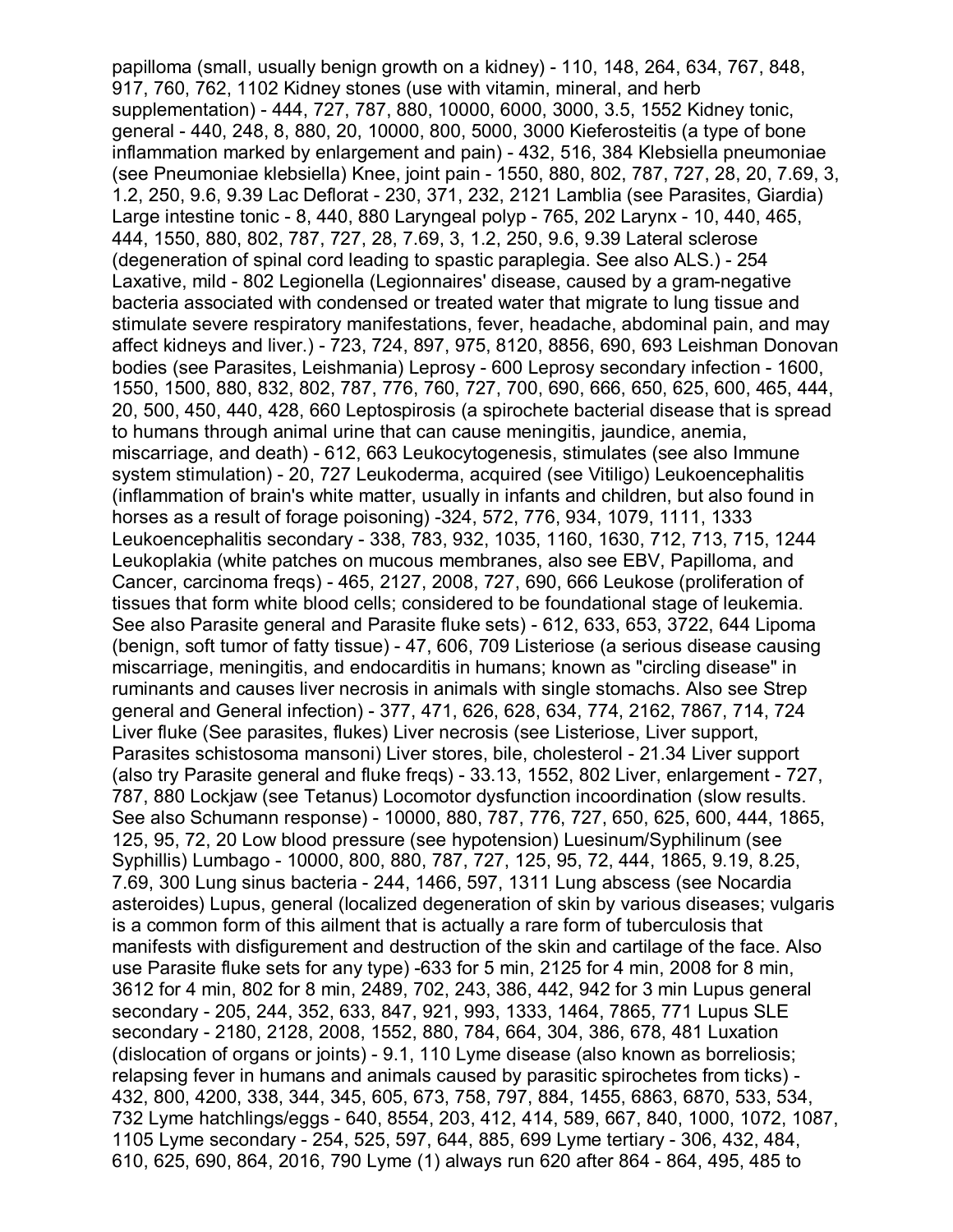505, 620, 610 to 630, 690, 790, 785 to 795. Lyme (2) - 2050, 1520, 615 for 5 min, 2016, 625 for 10 min. Lymph plaque - 596, 346 Lymph stasis - 3176 Lymph stasis secondary (also see Lymphangitis) - 6.3, 148, 522, 146, 444, 440, 880, 787, 727, 10000, 2.5, 465, 10 Lymph support - 15.05, 10.36, 3176 Lymphangitis (lymphatic vessel inflammation of humans and horses most commonly caused by strep but also by other bacteria, yeast fungus, and cancer) - 574, 778, 1120, 1078, 3176 Lymphogranuloma (see Cancer, Hodgkin's disease) L-lysine (stimulates) - 195.5, 391, 782, 1564.1, 3128.2, 6256.4 Lyssinum (see Rabies) Macular degeneration (use Cataracts) Magnesium - 480 Malabsorption syndrome (use with Parasites, General set) - 727, 787, 880, 800, 1552, 3000 Malaria (an infectious disease, originating in tropical areas, that is transmitted by a mosquito bite and characterized by fever, anemia, and spleen enlargement) - 20, 222, 550, 713, 930, 1032, 1433, 455, 743 Malaria (1) - 20, 555 Malaria (2) - 20, 28, 787, 880 Malaria (Falciparum)(1) - 1518, 1348, 1473, 1002, 1019 Malassezia furfur (causes tinea versicolor. See also Fungus general) - 222, 225, 491, 616, 700 Mamma fibromatosis (see Breast, fibroid cysts) Mange, follicular (Scabies - contagious dermatitis found in many animals that is caused by mites and in which the principle activity is at the hair follicles) - 920, 1436, 2871, 5742, for 3 min, 90 to 110, 253, 693 for 10 min Mannan - 961, 661 Marsh elder - 474 Mastitis (an inflamed breast usually caused by bacterial infection) - 654, 698 Mastoiditis (inflammation of the bony structure of the head in the region of the ears below the eyes) - 287 Measles - 727, 787, 880, 342, 442, 443, 467, 520, 521, 552, 1489, 745, 757, 763, 712 Measles, rubella (German or 3 day measles) - 431, 459, 510, 517, 796, 967, 368, 734, 772 Measles, rubella secondary - 727, 787, 880 Measles, rubella vaccine - 429, 459, 832, 926, 505 Measles, rubeola (9 day measles) - 342, 467, 520, 784, 787, 962, 1489 Measles vaccine - 214, 725, 747, 783, 962 Medorrhinum (homeopathic nosode for urethral discharge. See also Vaginosis.) - 230, 442, 554, 843, 854, 1700, 1880, 2222, 602 Meniere's disease (auditory vertigo associated with deafness and tinnitus) -1550, 802, 880, 787, 727, 465, 428 for 3 min, 33, 329 for 7 min, 5000 for 16 min, 1130 for 1 min, 782 for 26 min Meniere's (1) - 8.8, 8.9, 9.0 Meningcoccus Virus - 720 Meningioma (a benign, slow-growing tumor of the membranes that envelop the brain and spinal cord) - 446, 535, 537 Meningitis (inflammation of the membranes that envelop the brain and spinal cord. Also see Streptococcus pneumoniae, Listeriose, and Leptospirosis) -322, 517, 720, 733, 764, 822, 1044, 1422, 423 Meningitis secondary - 130, 676, 677, 507 Meningitis tertiary - 1550, 802, 880, 832, 787, 727, 650, 625, 600, 465, 444, 1865, 125, 95, 72, 20, 428, 660 Menstrual problems (douche with plain water first) - 880, 1550, 802, 787, 727, 465, 20 Mental concentration - 10000, 7.82 Mental disorders (general aid; especially if toxins are the cause) - 522, 146, 10000, 125, 95, 72, 20, 4.9, 428, 550, 802 Mercury - 47, 48, 49, 75 Methotrexate - 584 Microsporum audouini (a fungus which commonly causes ringworm of the scalp and other areas) - 422, 831, 1222, 285 Microsporum canis (a fungus causing ringworm in cats, dogs, and children) - 347, 970, 1644, 402, 650 Migraine (also use Parasites strongyloides and general sets) - 10 Mold (see also specific types) - 222, 242, 523, 565, 592, 623, 745, 933, 1130, 1155, 1333, 1833, 4442 Mold and fungus, general (see also specific types) - 728, 880, 784, 464, 886, 414, 254, 344, 2411, 321, 555, 942, 337, 766, 1823, 524, 374, 743, 132, 866 Moles - 20, 120, 177, 600, 625, 626, 650, 659, 660, 728, 784, 880, 464 Moles(1) - 761.7 for 15 min, 650, 625, 600, 76.2 for 10 min Mononucleosis (see Epstein-Barr virus) Monotospora languinosa (homeopathic remedy for fungal allergen) - 788 Morbillinum - 467, 520, 1489 Morbus Parkinson (see Parkinson's disease) Morgan (bact) - 778, 784, 787, 788, 988, 726 Motion sickness (also see nausea) - 10000, 650, 625, 600, 465, 440, 648, 444, 1865, 522, 146, 125, 95, 72, 20 Mouth eruptions, herpes sores (see Herpes and Herpes Simplex I) Mouth eruptions, white patches (see leukoplakia) Mucocutan perniciosis - 833, 667, 756 Mucor mucedo (causes rot in fruit and baked goods & sometimes found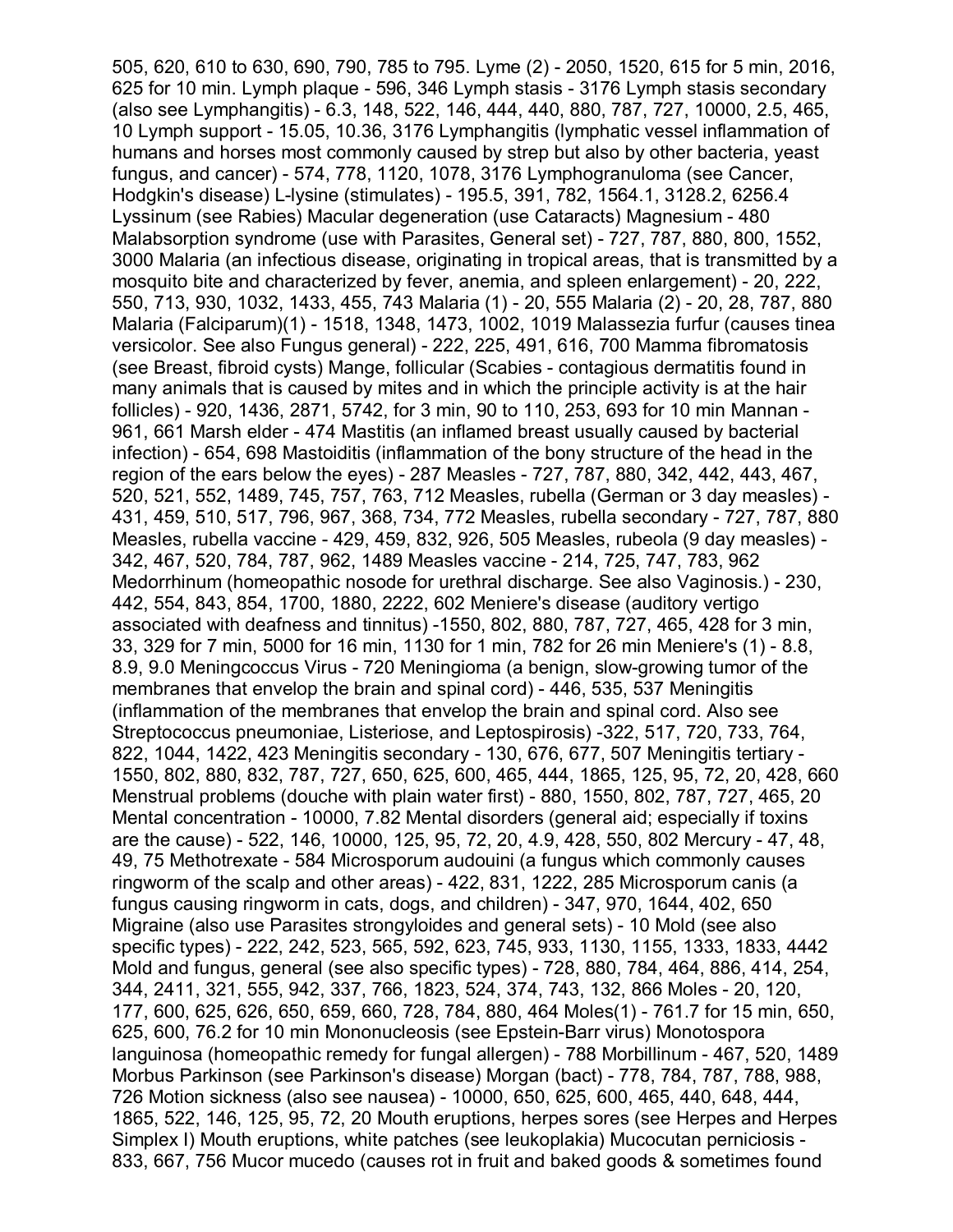on feet and skin) - 612, 1000, 488, 766, 9788, 735 Mucor plumbeus - 361, 578, 785, 877 Mucor racemosis (grows on decaying vegetation and bread and can cause ear infection) - 310, 474, 875 Mucor racemosis secondary - 473, 686, 871, 873, 876, 878, 887, 7768, 7976, 8788, 713, 729, 731, 751, 760, 778, 1200 Mucormycosis (see Zygomycosis) Mucous membrane inflammation general - 380 Mucoviscidosis (see Cystic fibrosis) Multiple sclerosis (aspertame, mercury, benzene, lead, and toluene can cause same symptoms. Also see chlamydia pneumonia, blastocystis hominus,Parasites flukes, Shigella, Nocardia, Herpes general, Herpes virus 6, and Herpes zoster) - 5000 for 30 min on one day, 728, 166, 224, 317, 727, 787, 880, 218 for 45 sec the next day. Alternate days. Multiple sclerosis (1) - 2253, 2467, 2357, 2358, 242, 305, 2089, 3057, 81, 5K, 1550, 802, 880, 787, 728, 690, 660, 20 Multiple sclerosis (2) - 3040, 5000, 2720, 10000, 470, 120, 240, 300, 328, 728, 880 for 3 min, 2005, 2006, 2007, 2008, 2009, 2010, 2011 for 1 min, 20 Multiple sclerosis tremor or twitch - 470 Multiple sclerosis secondary - 20, 143, 275, 430, 470, 524, 620, 624, 802, 840, 854, 1550, 2213, 5000, 728, 784, 880, 464 Multiple sclerosis (symptom of stiff legs) - 315.77 Mumps (acute viral inflammation of the saliva glands. See also Coxsackie) -152, 242, 642, 674, 922 Mumps secondary - 190, 235, 516, 1243, 1660, 2630, 3142, 9667, 729, 741, 759, 761, 1170 Mumps tertiary - 10000, 727, 2720, 2489, 2127, 2008, 428, 880, 787, 727, 20 Mumps vaccine - 273, 551, 711, 730, 1419 Muscles, to relax - 965, 20, 120, 240, 760, 6.8, 6000, 304 Muscle, tonic - 20, 120, 240, 300, 304, 328, 728, 880, 5000, 10000 Muscular dystrophy (disorder characterized by weakness and progressive wasting of skeletal muscles despite no concommitant wasting of nerve tissue. Aspartame, mercury, benzene, lead, and toluene can cause same symptoms. Also use Parasites flukes and see Parasites general and MS sets) - 153, 522, 146, 880, 787, 727 Muscular pain, injury (also see Pain and General antiseptic) - 2720, 6000, 320, 250, 240, 160, 125, 80, 40, 20, 10, 5.8, 2.5, 1.5, 1.2, 1, 0.5 Mycobacterium avium (exp) - 642.2, 700.9, 769.6, 803.4, 818.5, 1001.2, 858.2, 786.7, 625.9, 674.3, 953.6, 1180, 1148.3, 773.3, 615.7, 608.4, 770.6, 896.9, 694.1, 680.8, 632.2, 619.7, 680.4, 857.6, 860.2, 590, 825.7, 824.5 -830 sweep, 937.4, 529.3, 1058.6, 2117.1, 617.8, 1235.7, 2471.3, 1037.5, 2075 Mycogone spp (homeopathic allergenic preparation based on fungus) - 371, 446, 1123, 748 Mycogone fungoides - 488, 532, 662, 764, 852, 1444 Mycogone fungoides secondary - 328, 367, 490, 491, 495, 496, 628, 678, 761, 766, 768, 1055, 1074, 9979, 709, 714, 729, 746, 757 Mycoplasma pneumonia (see Pneumonia, mycoplasma) Mycosis fungoides (a form of skin cancer resembling eczema) - 532, 662, 678, 852, 1444 Myocarditis narbe - 279, 761 Myocarditis necrose (homeopathic remedy from heart cells that died as a result of inadequate blood flow to them. See also Circulatory stasis) -706, 789 Myoma (a benign tumor on the uterus) - 253, 420, 453, 832 Myositis (involves progressive muscle weakness) - 120, 122, 125, 129, 1124, 1169, 762 Nasal infection (see Sinusitis and Rhinitis) Nasal polyp (benign growth inside the nasal passage) - 542, 1436 Nasturtium (a healing herb) - 143 Nausea and cramping - 72, 95, 190, 880, 832, 787, 727, 20, 4.9 Nematodes (See Parasites, nematodes) Neoplasms (See cancer) Nephritis (kidney inflammatory disease. Also treat for stones and crystals supplementally), or nephrosis (non-inflammatory kidney disease) - 1550, 274, 423, 636, 688, 880, 787, 727, 10, 20, 10000, 40, 73, 465, 3000 Nerve disorders - 10000, 2720, 2489, 2170, 1800, 1600, 1550, 802, 880, 787, 727, 650, 625, 600, 125, 95, 72, 20, 440, 660 Nervousness, Prozac agitation (akathsia. See also Relaxation) - 3, 7.83 Neuralgia (a painful disorder of the nervous system) - 833, 3.9, 10000 Neuralgia, intercostal - 802 Neuralgia, trigeminal - 880 Neurosis - 28 Neurospora sitophila - 705, 878 Nigrospora spp - 302, 350, 764 Nocardia asteroides (the microorganism causing Nocardiosis, an infectious pulmonary disease characterized by abscesses in the lungs) - 228, 231, 237, 694, 719, 747, 887, 2890 Nose, infection or congestion (see Sinusitis and Rhinitis) Numbness (also see Circulatory stasis) - 10000, 2720, 2489, 2170, 1800, 1600, 1550,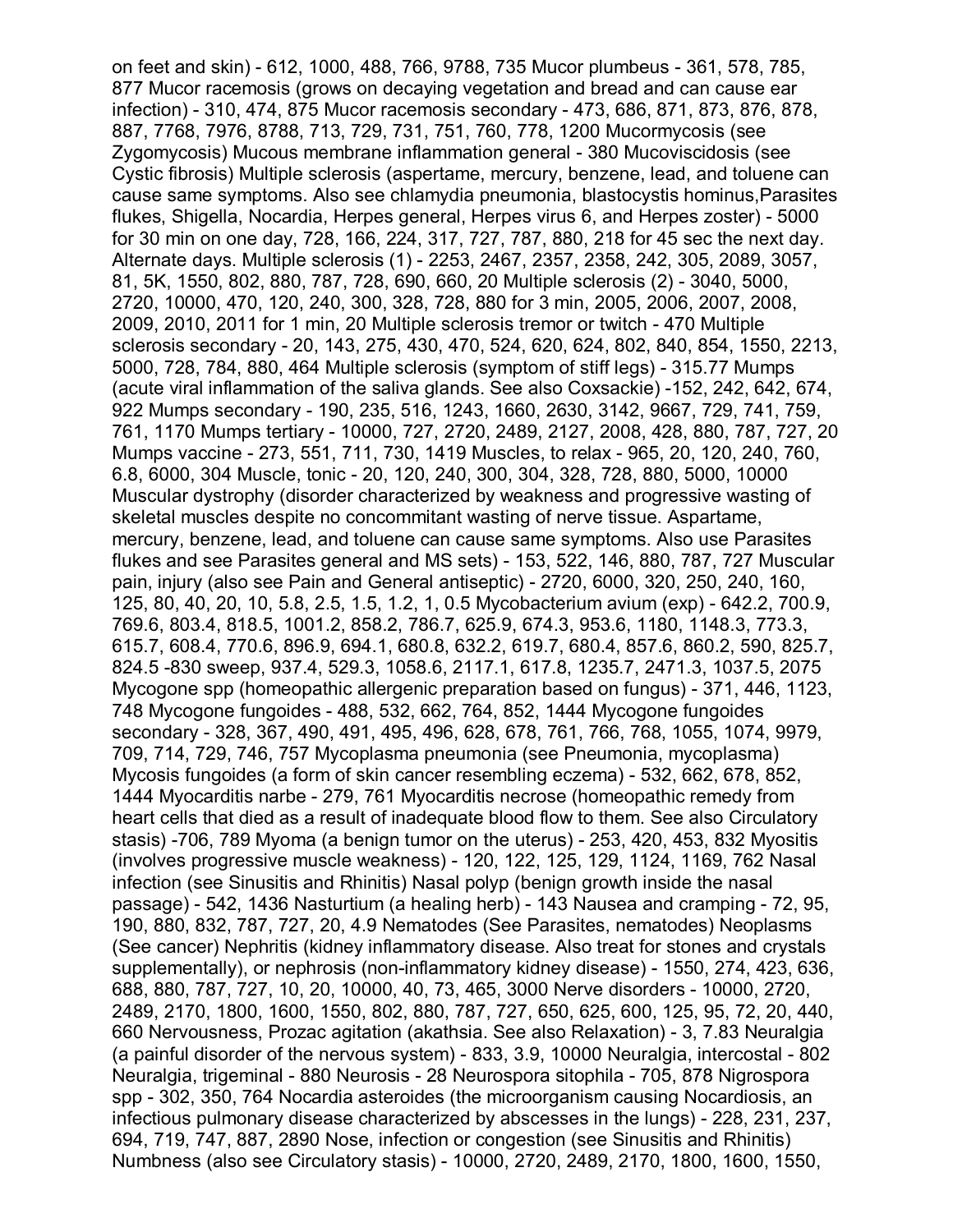802, 880, 787, 727, 650, 625, 600, 440, 660 Oat smut - 806 Oligodena - 853 Oospora - 9599, 5346 Oral lesions (chronic cases will always return until metal dental work is replaced with uranium free porcelain. See also herpes simplex I and use Stomatitis) - 2720, 2489, 2008, 1800, 1600, 1550, 802, 880, 787, 727, 465, 444, 522, 146 Orchitis (inflammation of testes due to TB, mumps, gonorrhea, cancer, bacteria, etc. See also causative condition if known) - 2720, 2489, 2170, 2127, 2008, 1800, 1600, 1550, 802, 1500, 880, 832, 787, 776, 727, 690, 666, 650, 625, 600, 125, 95, 72, 20, 9 Orchitis secondary - 727, 787, 880, 10000 Ornithosis (or Psittacosis or Parrot Fever; an infectious pneumonia transmitted by certain birds) - 233, 331, 332, 583, 859, 1217 Osteitis (bone inflammation) - 770 Osteoarthritis (also see Arthritis) - 1500, 770 Osteoitis - 2.65 Osteomyelitis - 2720, 2489, 2170, 2127, 2008, 1800, 1600, 1550, 802, 1500, 880, 832, 787, 776, 727, 690, 666 Osteomyelosclerosis (marrow replacement by bone in response to low-grade infection) - 79, 330 Osteosinusitis max. - 243, 327 Ostitis - 770, 743, 736, 724 Otitis externa (outer ear infection. Also see Pseudomonas aeruginosa) -727, 787, 880, 174, 482, 5311 Otitis medinum (middle ear swelling and/or infection and fever. See also strep pneumonia) - 316, 784, 786, 125, 802, 72, 522, 440 for 5 min, 880, 720, 1550 for 10 min Otosclerosis - 9.19 Ovarian cyst - 567, 982, 711 Ovarian disorders, general - 650, 625, 600, 465, 444, 26, 2720, 2489, 2170, 2127, 2008, 1800, 1600, 1550, 802, 1500, 880, 832, 787, 776, 727, 690, 666, 20 Ovarian elimination, to stimulate - 20 Ovum - 752 Ox bile (the homeopathic remedy derived from it) - 672 Ozaena - 184, 222, 439 Pain (Also look under name of condition causing pain) - 3000, 95, 666, 80 Pain of cancer - 3000, 95, 2127, 2008, 727, 690, 666 Pain of infection - 3000, 95, 880, 1550, 802, 787, 776, 727, 4.9 Pain relief - 304, 6000, 3000, 666, 80 Pain, acute - 3000, 95, 10000, 1550, 802, 880, 787, 727, 690, 666 Pancreas - 440, 464, 600, 624, 648, 1552, 727, 787, 880 Pancreatic insufficiency - 20, 250, 650, 625, 600, 465, 444, 26, 2720, 2489, 2170, 2127, 2008, 1800, 1600, 1550, 802, 1500, 880, 832, 787, 776, 727, 690, 666, 20 Papilloma virus (causes warts and benign tumors having a branch or stalk and in some cases white patches (leukoplakia)) - 45, 489, 874\*, 907\*, 16970 (265, 5657), 64734 (1011, 9258), 67265 (1051, 9609), 466, 110, 767, 404 Papilloma kidney (small, usually benign growth on a kidney) - 110, 148, 264, 634, 767, 848, 917, 760, 762, 1102 Paraceli - 232 Paradontose - 424, 1552 Paralysis, nonspastic - 10000, 880, 787, 776, 727, 650, 625, 600, 444, 1865, 125, 95, 72, 20, 9.19, 8.25 Paralysis, spastic - 10000, 880, 787, 776, 727, 650, 625, 600, 444, 1865, 125, 95, 72, 20, 7.69 Paramecium caudatum - 4500, 1150, 2298 Parasites, ascaris - 152, 442, 8146, 751, 1146, 797 Parasites, enterobiasis (pinworms; intestinal worms frequently found in children) - 20, 120, 773, 826, 827, 835, 4152 Parasites, filariose (worms in blood and organs of mammals, larvae passed from biting insects) - 112, 120, 332, 753 Parasites, flukes, blood - 847, 867, 329, 419, 635, 7391, 5516, 9889 Parasites, flukes, general - 143, 275, 435, 676, 763, 524, 854, 945, 651, 664, 6766, 435, 15244 Parasites, flukes, general (short set) - 524, 854, 651 Parasites, flukes, intestinal (exp) - 651, 676, 844, 848, 854, 2128, 2084, 2150, 6766 Parasites, flukes, liver - 143, 275, 676, 763, 238, 6641, 6672 Parasites, flukes, lymph - 10050, 157 Parasites, flukes, pancreatic (exp) - 1850, 2000, 2003, 2008, 2013, 2050, 2080, 6578 Parasites, flukes, sheep liver - 826, 830, 834 Parasites, follicular mange - 253, 693 Parasites, general (1) (cleanup with 728, 784, 880, 465) - 20, 64, 72, 96, 112, 120, 125, 128, 152, 240, 334, 422, 442, 524, 651, 688, 732, 751, 800, 854, 1864 Parasites, general (2) - 120, 128, 422, 644/642, 676, 688/690, 712, 728, 732, 800/802, 1550/1552, 1862/1864, 2112, 4412 Parasites general (3) - 47, 72, 80, 95, 120, 125, 440, 444, 465, 660, 665, 690, 727, 728, 740, 770, 780, 800, 880, 1840, 1865, 1998, 3176, 10000 Parasites, general, short set - 20, 64, 72, 96, 112, 120, 152, 651, 732 Parasites, giardia - 334, 4334, 5429, 829, 812, 2018, 407 Parasites, heartworms - 543, 2322, 200, 535, 1077, 799 Parasites, helminthsporium (worm eggs) - 793, 969, 164, 5243 Parasites, hookworm - 6.8, 440, 2008, 6436, 5868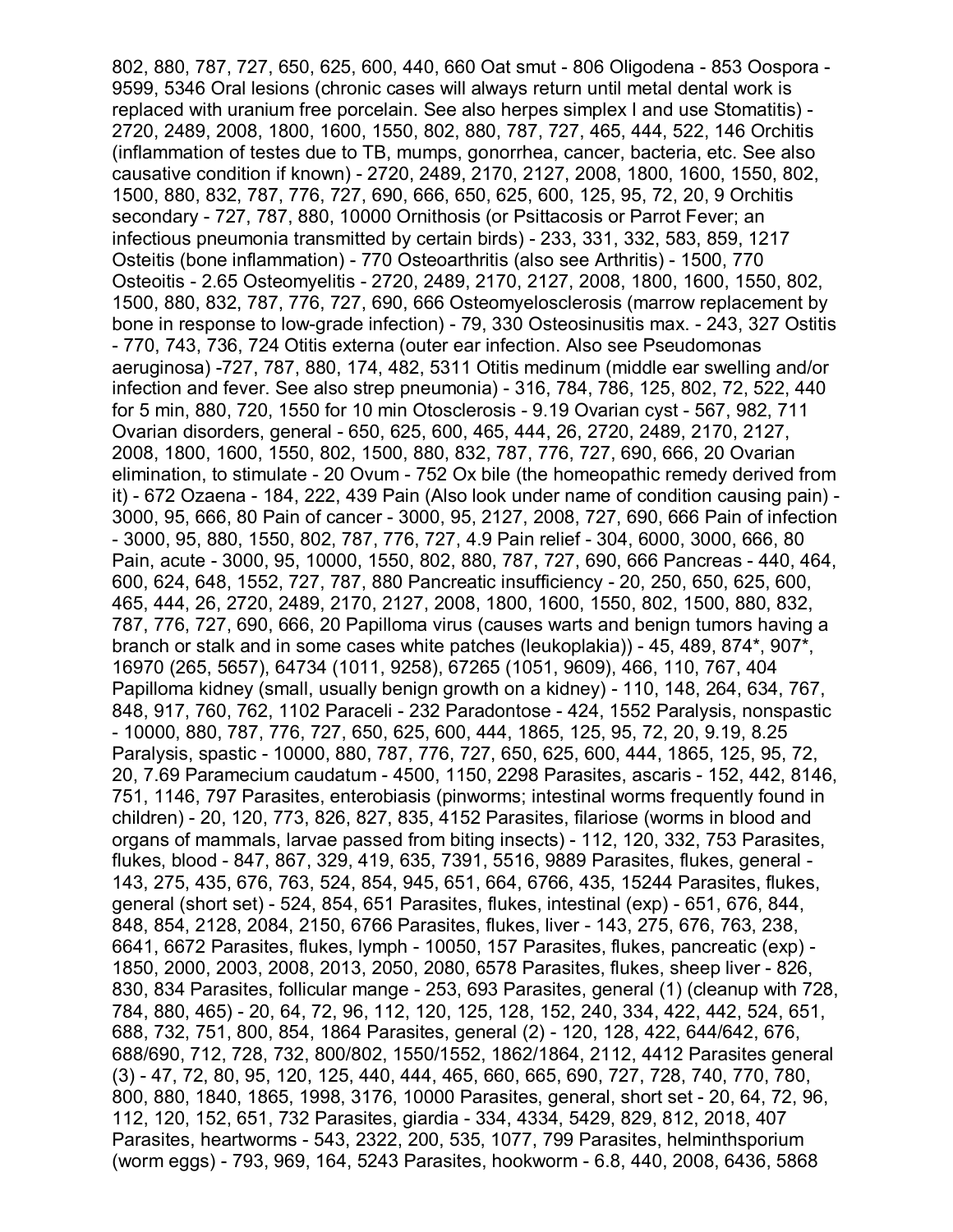Parasites, leishmania donovan - 525, 781 Parasites, leishmania braziliensis - 787 Parasites, leishmania tropica - 791 Parasites, pinworm - see Parasites, enterobiasis Parasites, roundworms, general - 20, 104, 120, 128, 152, 240, 650, 688, 332, 422, 112, 721, 942, 3212, 732, 4412, 543, 772, 827, 835, 4152, 5897, 7159 Parasites, roundworms, general (short set) - 128, 152, 240, 422, 650, 688 Parasites, schistosoma haematobium (blood flukes) - 847, 867, 635 Parasites, schistosoma mansoni (blood fluke which can cause symptoms identical to hepatitis C) - 329, 9889 Parasites, strongyloides (threadworm, genus of roundworms) - 332, 422, 721, 732, 749, 942, 3212, 4412 Parasites, strongyloides secondary - 380, 698, 752, 776, 722, 738, 746, 1113 Parasites, taenia - see Parasites, tapeworms Parasites, tapeworms (do not use for known tapeworms unless familiar with tapeworm protocol) - 164, 187\*, 453, 523, 542, 623, 843, 854, 1223, 803, 3032, 5522\* Parasites, tapeworms secondary - 142, 187, 624, 662 Parasites, threadworms (see Parasites, strongyloides) Parasites, trichinosis - 101, 541, 822, 1054, 1372 Parasites, turbatrix - 104 Paresis - 9.4 Paresthesia - 5.5 Parkinson tremor, temporary relief - 6000 for 10 min, 130, 169 Parkinson's disease (a slowly progressive, degenerative, neurologic disorder, also use Chlamydia pneumoniae and see Nocardia asteroides freqs) -693, 813, 1.1, 5000, 1131 for 3 min, 33 for 30 min Parrot Fever (see Ornithosis) Parvovirus, canine - 637, 185, 323, 562, 613, 622, 1000, 4027 Parvovirus, canine mutant strain - 323, 514 Parvovirus, canine type B - 323, 535, 613, 755 Parvovirus, new strain - 2257, 488, 488 Pasteurella combination (bacterial diseases spread by animal bites) - 323, 913, 694 Pelvic inflammatory disease - 2720, 2489, 2170, 2127, 2008, 1800, 1600, 1550, 802, 787, 776, 727, 690, 666, 650, 625, 600, 465, 444, 522, 95, 72, 450, 428 Pemniciosis - 232, 622, 822, 4211 Pemphigus (rare, autoimmune skin disorders characterized by blisters in the outer layer of skin and mucous membranes) - 694, 893, 665 Penicillium chyrosogenium - 129, 249, 344, 967 Penicillium chyrosogenium secondary - 345, 688, 868, 1070, 2411, 728, 764, 765 Penicillium notatum - 334, 629 Penicillium notatum secondary - 321, 550, 555, 556, 558, 560, 562, 566, 572, 644, 825, 922, 942, 4870, 7780, 412, 715 Penicillium rubrum - 332, 457, 460, 462, 766, 1015, 1018 Pennyroyal (an herb) - 772 Penqueculum - 746, 755, 1375, 6965, 626, 948 Pepto streptococcus - 201, 629 Pericarditis (NOTE, Cardiac conditions are inherently unstable. Therefore,we cannot recommend the use of frequencies on humans, even outside U.S. jurisdiction. These frequencies are for animal research only.) - 2720, 2170, 1600, 880, 1550, 802, 787, 727, 625, 125, 95, 72, 20 Periodontal disease (see also osteo infection freqs) - 47.5, 1800, 1600, 650, 625, 600, 880, 787, 776, 727 Peritonitis - 727, 787, 880 Perniosis (chillbains : a disorder of the blood vessels caused by prolonged exposure to cold and characterized by skin lesions on the lower legs, hands, toes, feet, ears and face) - 20, 232, 622, 822, 4211, 2112 Pertussis (whooping cough) - 526, 765, 46, 284, 9101, 697, 906 Pertussis secondary - 880, 832, 802, 787, 776, 727, 1234, 7344 Pesticide detox (see also Liver and Kidney support, Circulatory and Lymph stasis freqs) - 73, 26, 6, 1 Phaqocyross, stimulates - 20, 125, 727, 787, 880 Pharyngitis (inflammation of pharynx, can cause chronic sore throat,halitosis, and pharyngeal ulcers. Also see Sore throat, Halitosis) - 440, 380, 1600, 1550, 802, 776, 784, 880, 727, 20, 522, 146 Phlebitis (vein inflammation) - 1500, 776 Phoma Destructiva (homeopathic) - 163, 815, 621 Pineal gland (to stimulate) - 20 Plague (see Bubonic plague) Plantaris - 2008 Plasmacytoma (a tumor with plasma cells that occurs in the bone marrow, as in multiple myeloma, or outside of the bone marrow, as in tumors of the inner organs and lining of the nose, mouth, and throat) - 475 Pleurisy (Inflammation of the lung membrane and abdominal lining) - 1550, 802, 880, 787, 776, 727, 125, 95, 72, 20, 444, 1865, 450 Plosis (eyelid droop. Also use Parasite general, ascaris, and roundworm) -10000 Pneumococcus (see Streptococcus pneumoniae) Pneumocystis carnii (fungus which causes pneumonia usually developing in the immune suppressed or in infants) - 204, 340, 742 Pneumonia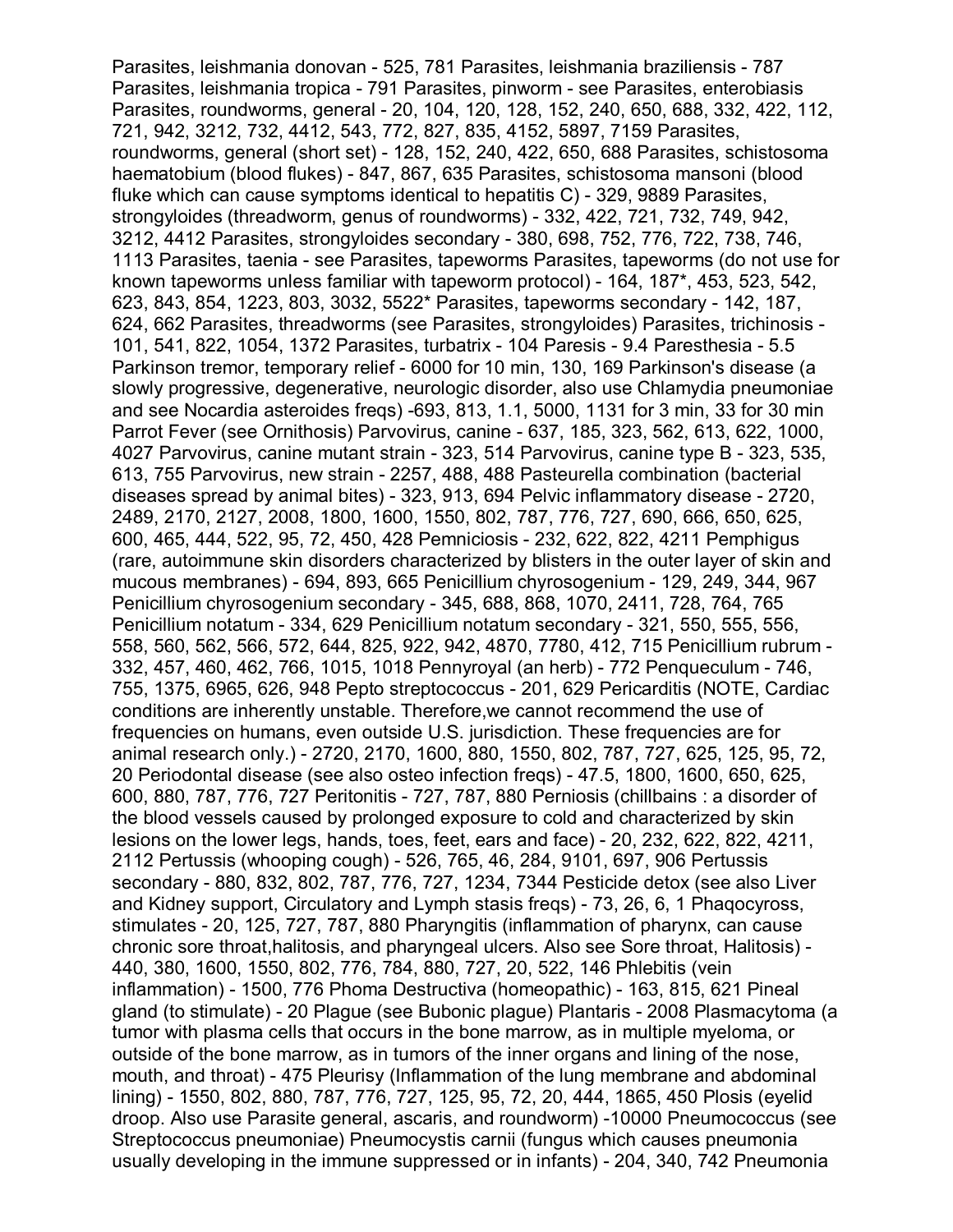(see also Pneumonia klebsiella, Pneumonia mycoplasma, Pneumonia bronchial, Pneumonocystis carnii, Streptococcus pneumoniae) - 1238, 1550, 1862, 802, 880, 787, 776, 727, 20, 450, 412, 766, 688, 683, 975, 2688, 660 Pneumonia, bronchial (inflammation of bronchii and lungs) - 550, 802, 880, 787, 776, 727, 452, 1474, 578 Pneumoniae klebsiella (causes an acute, bacterial pneumonia) - 412, 766, 776, 413, 840, 746, 765, 779, 783, 818 Pneumonia mycoplasma (a contagious pneumonia of children and young adults) - 688, 975, 777, 2688, 660 Pneumonia, walking (see Pneumonia mycoplasma) Pneumovirus (causes bronchiolitis and pneumonia in infants, see Respiratory syncitial virus) Polio (also known as poliomyelitis) - 135, 283, 742, 776, 1500, 2632, 1850 Polio secondary complications - 1550, 802, 428, 1500, 880, 787, 727 Polyarthritis - 512 Polyp, nasal - 542, 1436 Polyp, uterine - 689 Polyp, general - 2720, 2489, 2170, 2127, 2008, 1800, 1600, 727, 690, 666, 650, 625, 600, 465, 444, 20, 522, 146 Porphyria (several rare disorders of the nervous system and skin) - 698, 780 Postsurgery detoxification of anaesthesia (also requires post-recovery saunas with electrolyte replacement) - 522, 146 Proctitis (see Chlamydia trachomatis) Prostate, enlarged (see Prostatitis and other prostate sets) - 2250, 2128, 2050, 690, 666. Prostatitis (benign prostate tumor or infection) - 100, 410, 522, 146, 2720, 2489, 2170, 2127, 2008, 1550, 802, 787, 776, 727, 690, 666, 465, 125, 95, 72, 20, 444, 522, 9.1 Prostatitis (1) - 2050, 2250 for 15 min Prostate adenominum - 442, 688, 1875, 748, 766 Prostate hyperplasia - 920 Prostate problems, general - 2128, 2008, 2720, 664, 728, 408, 9.39, 2127, 2008, 727, 690, 666, 465, 880, 802, 787, 727, 125, 95, 73, 72, 20, 9, 9.19 Proteus - 424, 434, 834 Protozoa - 432, 753, 5776 Pruritis (see Itching) Pseudomonas aeruginosa (bacteria causing blue pus infections found in wounds, burns, and the urinary tract, et al) - 174, 482, 785, 1132, 5311, 3965, 405, 633, 191, 178, 731, 6646, 178 Pseudomonas mallei (also called glanders bacillus. Causes glanders, a blue pus infection of the respiratory system and mouth, and transmitted occasionally to man by equine.) - 687, 857, 875, 1273, 501, 743, 774 Pseudomonas pyocyanea - 437 Psittacosis (see Ornithosis) Psoriasis (also use Hypothyroid set and see General Parasite, ascaris, and other roundworm freqs) - 2180, 2128, 2008, 2489, 1552, 880, 800, 786, 728, 664, 304, 96, 112, 100, 60, 104, 64, 152, 2170, 2720 Psoriasis, ankylosing spondylitis - 3000, 95, 1550, 802, 880, 787, 776, 727, 650, 625, 600, 28, 1.2, 10, 35, 28, 7.69, 110, 100, 60, 428, 680 Psorinum - 786, 767 Pullularia pullulans (allergy remedy) - 432, 873, 1364, 684, 739, 750 Pyelitis, proteus (bacteria commonly found in hospital-borne conditions) - 434, 594, 776 Pyocyaneus (homeopathic nosode for Pseudomonas pyocyanea) - 437 Pyoderma (or Pyoderma Gangrenosum; a rare skin disorder of unknown cause. Small pustules develop into large ulcers at various sites on the body. Also see Parasites general and General antiseptic) - 123, 132, 967, 974, 1556, 1489, 663 Pyorrhea (Infection of periodontium causing inflammation of gums and bone loss. Although pyorrhea may be controlled or eliminated with treatment, infection will always return whenever subject experiences stress or poor diet, until mercury inlays (so-called 'silver' fillings) and nickel alloy ('stainless steel') dental appliances are replaced with porcelain that does not contain uranium and infected root canals and sockets are treated. See also Dental, Dental foci, Stomatitis, Gingivitis, Toothache) - 2720, 2489, 2008, 1800, 1600, 1550, 802, 880, 787, 776, 727, 465, 444, 522, 146 Pyrogenium 62 (general homeopathic remedy for pus) - 151, 429, 594, 622, 872, 497, 498 Pyrogenium ex ovo - 231, 1244, 1210, 1216 Pyrogenium fish - 287, 304 Pyrogenium mayo - 688, 759, 1625, 727, 770 Pyrogenium suis - 341, 356, 673 Q Fever (an infectious disease caused by contact with animals with the parasitic Rickettsia bacteria and Coxiella burnetii whose symptoms may include headache, fever, chills, and sweats. See also Typhoid fever and Rickettsia) - 523, 1357, 607, 129, 632, 943, 1062, 549, 720, 726 Rabies (lyssinum) - 20, 120, 547, 793 Radiation burns (also see Regeneration and Healing) - 727, 787, 880, 10000 Ragweed - 473 Raynaud's disease -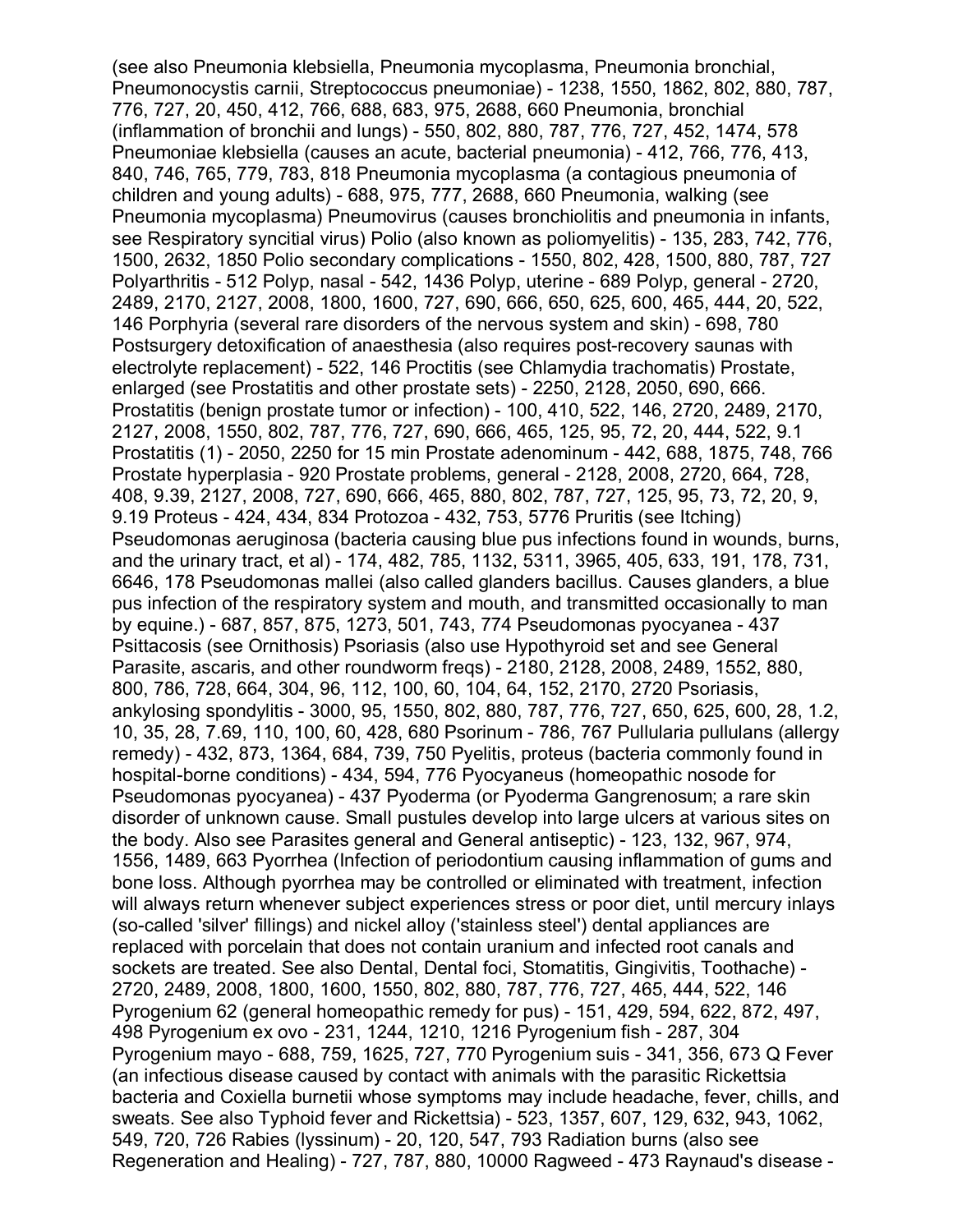727, 20 Refractory an - 435 Regeneration and healing - 47, 2720 Relaxation, to produce - 6000, 10, 7.83 Renal calculi (see Kidney stones) Renal excretory insufficiency; diastolic hypertensive (also see Kidney insufficiency) - 9.2 Reproductive - 335, 536, 622, 712 Respiratory syncitial virus - 336, 712, 278 Retrovirus, variants - 2489, 465, 727, 787, 880, 448, 800, 10000 Rhesus gravidatum - 312, 322, 536, 684 Rheuma (watery discharge from nose or eyes) - 952, 436, 595, 775 Rheumaticus - 333, 376, 820 Rheumatism - 10000, 776, 262 Rheumatoid arthritis (see Arthritis, rheumatoid) Rhinitis (runny nose, also see Sinusitis) - 1550, 802, 1500, 880, 787, 727, 465, 522, 146 Rhino pneumonitis - 185, 367, 820, 487 Rhizopus nigricans - 132, 327, 775, 659, 660 Rhodo torula - 833, 598, 778 Rhodococcus - 124, 835, 432, 764, 337, 682, 720 Rickettsia (bacteria that are transmitted to man by lice, fleas, ticks, and mites. Can cause typhoid fever and Q fever.) - 129, 632, 943, 1062, 549, 720, 726 Ringworm (see Microsporum audouini, Microsporum canis, Trichophyton, and/or Epidermophyton) - 422, 442, 732, 5000, 60, 76, 92, 120, 128, 440, 800 for 6 min Roaches (may target a symbiot) - 100 Rocky Mountain spotted fever - 375, 862, 943, 788, 468, 308 Rotifer - 4500 Rubella (see Measles, rubella) Rubeola (see Measles, rubeola) Ruko tick - 6634, 285, 308 Salivary gland virus (human herpes type 5 - see Cytomegalovirus) Salmonella (can cause intestinal inflammation and infection, and contribute to flu in children) - 1522, 717, 972, 664, 643 Salmonella paratyphi B - 59, 92, 643, 707, 717, 719, 752, 972, 7771, 1244, 6787, 165, 711 Salmonella type B - 546, 1634 Salmonella typhi (can cause typhoid fever) - 420, 664, 8656, 773 Salmonella typhimurium (can cause food poisoning) - 693, 754, 762 Sanguis menst - 591 Sanguinera - 634 Scabies (see Mange, follicular) Scarlet fever - 437, 880, 787, 727, 690, 666 Schistosoma (see Parasites, schistosoma) Schumann resonance (relaxing) - 7.83 Schunan B-Cell - 322, 425, 561, 600, 620, 623, 780, 781, 950, 952, 1023, 1524, 1097, 1100 Sciaticor schias - 1550, 802, 880, 787, 727, 690, 666, 10 Sclerosis, lateral (degeneration of spinal cord resulting in spastic paraplegia) - 254 Sedation and pain relief - 304, 6000 Sedative effect (Reported use on bleeding, bruises, insomnia, sinusitis) -2.5 Seizure (1) - 329, 226, 953 Semperillium - 1140 Serum schweinepest - 503, 246, 604, 465 Sexual dysfunction (see also Circulatory stasis, Orchitis) - 9.39, 2127, 2008, 465, 880, 802, 787, 727, 690, 666, 124, 95, 73, 72, 20, 650, 625, 600 Shigella (can cause acute dysentery and diarrhea as well as infect nerves, brain, and spinal cord chronically) - 621, 762, 769, 770, 1550, 802, 832 Shingles (see Herpes zoster) Silver (exp) - 15903 Sinus Bacteria - 548 Sinusitis (sinus and lung infections can be caused by a large number of pathogens including viruses like RSV, adenovirus, parainfluenza, influenza A, influenza B, rhino virus, et al. Common bacteria like strep pneum. are always suspect when condition is chronic. Sinusitis frontalis and maxillaris should be tried first.) Sinusitis (1) - 728, 784, 880, 20, 72, 120, 146, 400, 440, 464, 524, 548, 660, 712, 732, 802, 1500, 1552, 1600, 1862, 683 for 5 min Sinusitis (2) - 125, 160, 367, 472, 600, 615, 625, 650, 820, 952, 1150, 1520, 1865, 2000, 4392, 4400, 4412 Sinusitis (3) - 60, 95, 128, 225, 414, 427, 432, 456, 610, 614, 618, 1234, 2600, 5500, 304 Sinusitis (4) - 107, 160, 952, 942, 320, 741, 682, 1395 Sinusitis frontalis - 952, 320, 682 Sinusitis maxillaris - 160, 741 Sleeping sickness - 120, 20 Slipped discs (spasms from microbial toxins) - 125, 880, 787, 727, 95, 72, 20 Smallpox (also known as variola, an extremely contagious viral disease marked by fever, prostration, and a rash of small blisters) - 142, 476, 511, 876, 1644, 2132, 2544, 1550, 802, 542, 569, 832, 3222 Smallpox (secondary) - 334, 360, 471, 647, 506, 711, 880, 787, 727, 20 Smegma - 153, 180, 638 Sneezing - 880, 787, 727, 465, 146 Sore throat (also see Pharyngitis, Strep general, Strep pyrogenes, and Actinomyces israelii) - 2720, 2489, 1800, 1600, 1550, 802, 880, 787, 776, 727, 46.5, 766 Sorghum smut (homeopathic preparation for an allergen) - 294 Spasms, muscle - 6.8 Spastic paresis - 30.87, 48 Spleen (secondary) - 10000, 2720, 2170, 1800, 1550, 880, 802, 727, 465, 20 Spleen, enlarged - 35, 787, 3176 Sporobolomyces - 753, 700 Sporotrichum pruinosum -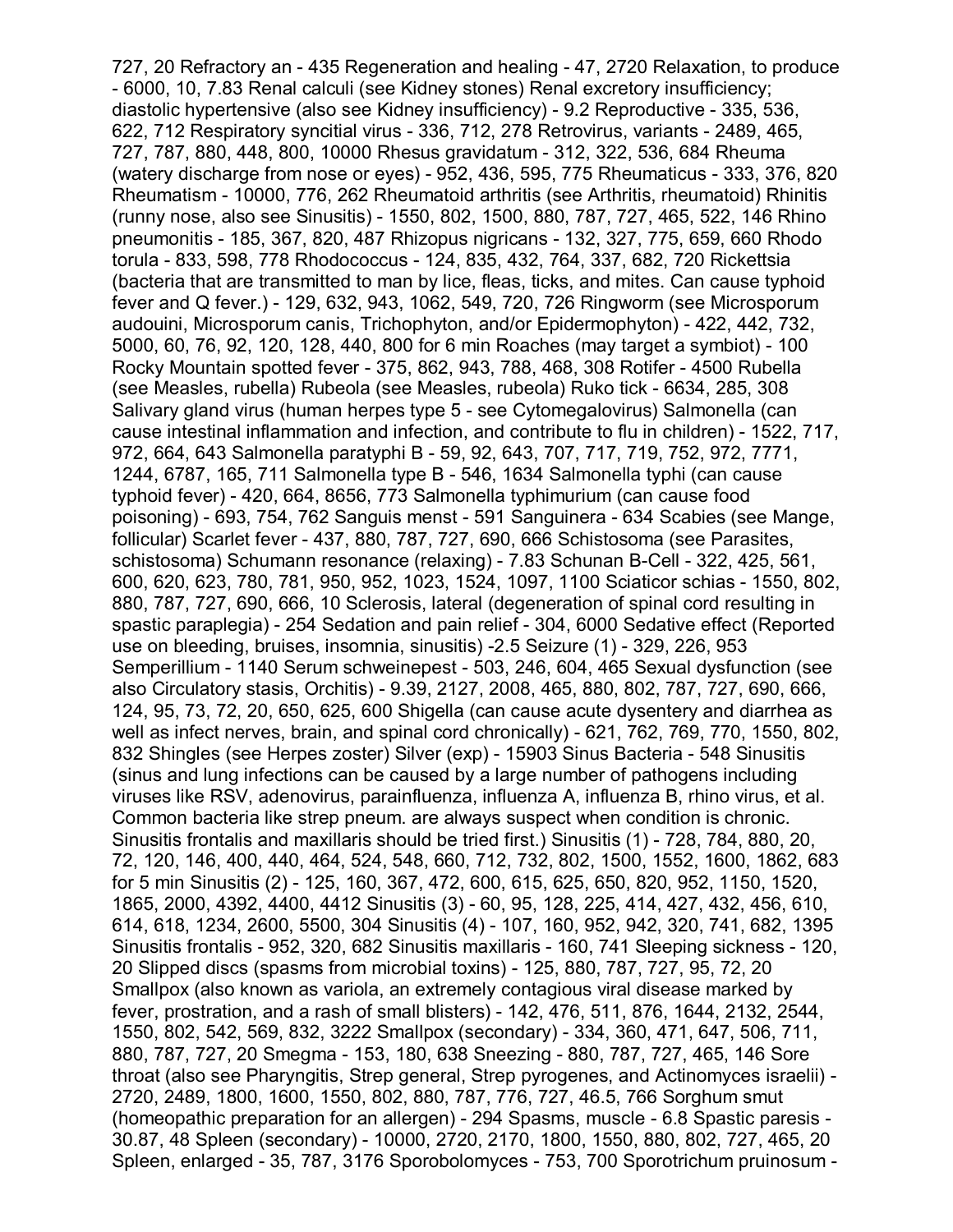584, 598, 687, 755, 715 Stammering - 10000, 20, 6000, 7.83 Staphylococci infection (see also other Staph freqs) - 960, 727\*, 786\*, 453, 678, 674, 550, 1109, 424, 943, 1050, 643, 2600, 7160, 639, 1089, 8697 Staph infection (1) - 943, 727, 643, 20 Staphylococcus aureus (can cause boils, carbuncles, abscesses, tooth infection, heart disease, and infect tumors) - 424, 727, 786\*, 943, 1050, 8697, 644, 647, 745, 738, 744 Staphylococcus general - 453, 550, 674, 728\*, 786\*, 1109, 7160, 634, 639, 1089 Staphylococcus coagulae positive - 643 Stemphylium - 461, 340, 114 Stiff muscles - 320, 328, 304, 300, 240, 160, 776, 728, 1800, 125, 80, 40, 20, 6000 Stiff muscles (secondary) - 250, 10, 5.8, 2.5, 1.5, 1.2, 1, 0.5, 1550, 802, 880, 787, 776 Stiff neck - 4.9, 6, 9.19 Stiff shoulder - 10000, 727, 766, 20 Stomach disorders (see also E. Coli and Parasites general if no lasting relief) - 2127, 2008, 880, 784, 727, 690, 676, 664, 125, 95, 72, 20, 3.9, 450, 802, 1552, 832, 422 Stomatitis (Inflammation of mucous membranes in the mouth. See also Candida, Herpes simplex I, Stomatitis aphthous, Pyorrhea, and Gingivitis) - 465, 677, 702, 787, 234, 278, 568, 672 Stomatitis aphthous (ulcers on mucous membrane of mouth. Also called canker sores) - 478, 487, 498, 788, 955, 982 Stomatitis aphthous (1) - 1901, 1902, 1903, 1904, 1905, 1906, 1907 for 5 min Streptococcus infection, general (streptococcus family. Also see General antiseptic and other Strep sets) - 1266, 880\*, 848, 787, 784, 727, 875, 885, 2000 Streptococcus enterococcinum (can cause infection in the digestive and urinary tracts) - 686, 409 Streptococcus hemolytic (blood infection by strep) - 728, 880, 786, 712, 128, 134, 334, 443, 535\*, 542, 675, 1415, 1522\*, 1902, 691, 710, 1203, 368\*, 318\* Streptococcus mutant strain - 114, 437, 625, 883, 994 Streptococcus mutant strain secondary - 108, 433, 488, 687, 833, 8686, 8777, 9676, 660, 732, 745, 754, 764 Streptococcus pepto (can infect digestive tract) - 201, 629 Streptococcus pneumoniae (can cause pneumonia, empyema, middle ear infections, endocarditis, peritonitis, arthitis, bacteremia, and meningitis) - 231, 232, 683, 846, 8865 Streptococcus pyrogenes (pusforming infections. Can cause sore throat, skin inflammation (erysipelas), scarlet fever. See also General antiseptic). - 616, 776, 735, 845, 660, 10000, 880, 787, 727, 465, 20 Streptococcus viridans - 425\*, 433\*, 445, 935, 1010, 1060, 8478, 457, 465, 777, 778, 1214, 1216 Strep virus - 563, 611, 727 Streptococcus pneumoniae, mixed flora - 158, 174, 645, 801 Streptomyces griseus (soil bacteria which yields streptomycin) - 333, 887 Streptothrix (includes Nocardia and Actinomyces israeli) - 784, 228, 231, 237, 887, 2890, 222, 262, 2154, 465, 488, 567, 7880, 10000, 787, 747, 727, 20 Stroke (follow up) - 3, 203, 1800, 880, 787, 727, 650, 625, 600, 125, 95, 72, 20, 1865, 522, 428, 10000, 20, 2720 Strongyloides (see Parasites, strongyloides) Struma (family of organisms that can infect the thyroid causing goiter. Use kelp internally. Use Struma cystica, nodosa, and parenchyme freqs.) Struma cystica - 5311, 531, 756, 361 Struma nodosa - 105, 122, 321, 517, 532, 651, 714 Struma parenchyme - 121, 576 Stye (staph infection of sebaceous gland of eyelash. Also use Staphylococci infection set) - 10000, 880, 787, 727, 20, 453, 2600 Sub luxation induced disorders - 9.6 Sudor pedis (excessive foot sweat) - 148 Sun allergy (Examine prescription drugs, such as Psoralen, for photosensitization properties. ) - 3, 330 Sunstroke - 444, 440, 190, 3000, 95, 522, 146, 880, 20, 10000 Surgery pre-op and post-op to prevent and control nosocomial (hospitalacquired) and idiopathic infection (see also General antiseptic, Staph, and Strep sets) - 2170, 1800, 1600, 1550, 802, 1500, 880, 832, 802, 787, 776, 727, 465, 444, 522, 146, 428 Surgery, detox of anaesthesia (see also Liver support) - 522, 146 Surgical pain, post-op recovery - 3000, 2720, 95 Swelling (edema. See also Kidney insufficiency and Lymph stasis freqs) -522, 146, 6.3, 148, 444, 440, 880, 787, 727, 20, 10000, 5000, 3000 Swimmer's ear (also see Pseudomonas aeruginosa and Otitis externa) - 728, 784, 880, 464, 174, 482, 5311 Swollen glands (use Lymph and see Mumps freq sets) Syphilis - 177, 650, 625, 600, 660, 658 Tachycardia (rapid heart beat. For lab animals only. See also Heart tonic, Relaxation sets.) - 1.2 Taenia (see Parasites tapeworm)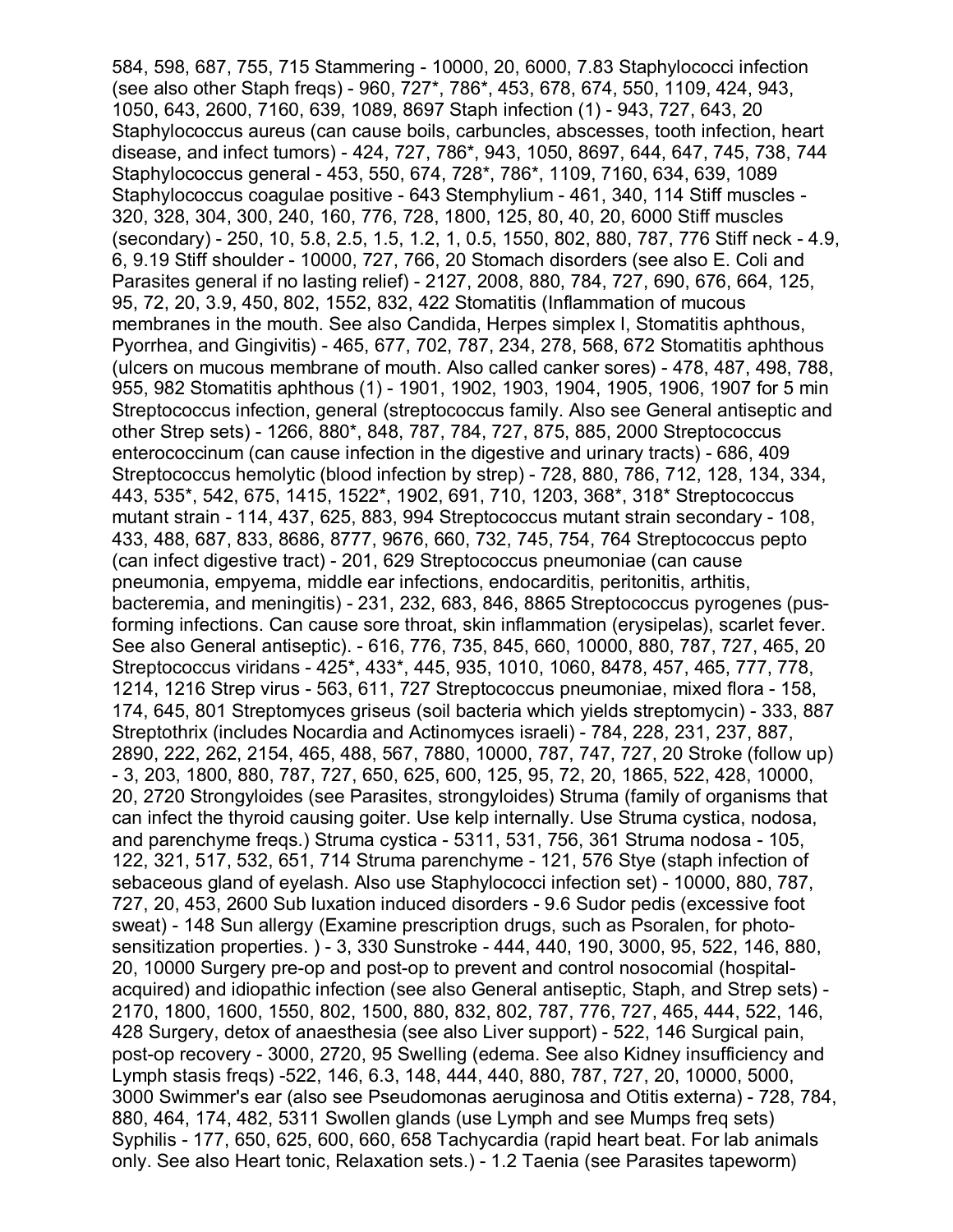Taste, none - 10000, 20 Tendomyopathy - 320, 250, 160, 80, 40, 20, 10, 5.8, 2.5, 1.5, 1.2, 1, 0.5 Tetanus (infectious disease of the central nervous system caused by clostridium tetani) - 244, 600, 554, 120, 352, 1142, 363, 458, 465, 628 Tetanus (secondary complications) - 880, 787, 727 Tetragenus - 393, 433, 2712 Thalamus stimulant - 20 Thermi bacteria - 233, 441 Throat "tickle", chronic (see also Streptococcus sets) - 120, 666, 690, 727, 787, 800, 880, 1560, 1840, 1998, 766, 776 Thrombophlebitis (inflammation of vein walls from clotting. Use on lab animals only. See also Circulatory stasis) - 1500, 776, 685 Thrombosis, infective I herpes family (not to be used with arrhythmia or in U.S.) - 2720, 2489, 2170, 1800, 1550, 802, 880, 787, 727, 444, 125, 95, 72, 20, 444, 1865, 1489 Thrush (use Candida and see Stomatitis freqs) - 414, 465 Thymus, to stimulate - 20 Tinea pedis (see Trichophyon mentagrophyte) Tinea cruris (see Epidermophyton floccinum) Tinea versicolor (see Malassezia furfur) Tinnitus (see also Circulatory stasis, Dental, Dental foci, General antiseptic, and Otitis freqs) - 20, 2720, 728, 784, 880 Tobacco mosaic - 233, 274, 543, 782, 1052 Tonsillar nosode - 1656 Tonsillar pfropfe - 246, 151, 414 Tonsillitis (inflammation of tonsils) - 1.2, 73, 1550, 802, 1500, 880, 832, 787, 776, 727, 650, 625, 600, 465, 144, 452, 582 Tooth extraction follow up frequencies (see also General antiseptic set) -3000, 2720, 95, 47.5, 7.82 Toothache (to neglect this can prevent recovery from any illness. Should also be treated professionally. See also Dental, Dental foci, Gingivitis, Pyorrhea.) - 3000, 95, 190, 47.5, 2720, 2489, 1800, 1600, 1550, 802, 1500, 880, 832, 787, 776, 727, 666, 650, 600, 465, 646, 5170 Toxins (to eliminate) - 0.5, 522, 146, 1552, 800 Toxoplasmosis (a serious, infectious disease that can be either acquired or present at birth and that is commonly contracted by handling contaminated cat litter) - 434, 852 Trachoma (use Chlamydia trachomatis) Trauma - 96, 192, 300, 760, 3000 Trench mouth (use Gingivitis) Treponema pallidum (use also Syphilis) - 660, 902 Trichinosis (the very serious parasitism resulting from eating pork or bear meat) - 101, 541, 822, 1054, 1372 Trichodermia - 711 Trichomonas (a microorganism causing vaginal irritation with discharge and itching) - 610, 692, 980 Trichophytie general - 132, 725, 808, 812, 2422, 9493 Trichophytie nagel - 381, 585, 593, 812 Trichophytie nagel secondary - 133, 142, 373, 376, 378, 385, 387, 420, 425, 428, 576, 578, 580, 581, 583, 584, 587, 588, 592, 595, 597, 724, 725, 726, 750, 794, 797, 801, 805, 808, 809, 817, 886, 2422, 6887, 7688, 7697, 7885, 584, 587, 592, 732, 733, 738, 748, 765, 766, 771, 777, 778, 779, 1256 Trichophyton mentagrophytes - 311, 414 Trichophyton rubrum - 752, 923 Trichophyton tonsuraus - 454, 765 Trigeminal neuralgia - 2720, 2489, 2170, 1800, 1600, 1550, 802, 7.5, 880, 832, 787, 776, 760, 727, 650, 146, 7.82, 27.5, 428 Trypanosoma gambiense - 255, 316, 403, 700, 724 Tuberculinum - 332, 522, 664, 731, 737, 748, 1085, 1099, 1700, 761 Tuberculosis (also see Tuberculinum) - 20, 740, 1840, 720, 1552\*, 1600, 216, 802\*, 784, 1500, 727, 690, 666 Tuberculosis aviare - 303, 332, 342, 438, 440, 532, 3113, 6515, 697, 698, 720, 731, 741, 748, 770 Tuberculosis bovine - 229, 523, 625, 635, 838, 877, 3353, 748, 757 Tuberculosis klebsiella - 217, 220, 221, 686, 1132, 1644, 2313, 6516, 729, 748 Tuberculosis rod form - 803\*, 1513 Tuberculosis secondary complications - 776, 2127, 2008, 465 Tuberculosis, rod, E. coli, TB infections - 799, 802, 804, 1550, 1513 Tuberculosis, virus - 2565, 1552\* Tularemia (a serious infectious disease also called deerfly fever or rabbit fever) - 324, 427, 823 Tumor, brain - see Cancer, astrocytoma, glioma, glioblastoma Turbatrix - 104 Typhoid fever (typhus infection related symptoms causing high fever, headache, and rash. Also use Salmonella typhi and Rickettsia and see Q fever.) - 3205, 824, 1550, 802, 690, 1800, 1862, 712, 714 Ulcer, duodenal - 676, 727, 750, 880, 10000 Ulcer, gastric - 676 Ulcers, general - 676, 664, 802, 784, 2489, 2170, 2127, 1800, 1600, 880, 832, 802, 787, 776, 727, 73 Ulcer, ventric - 142, 566, 676, 232, 1000 Ulcer, ventricular - 769, 760 Ureaplasma - 756 Uremia (also known as uremic poisoning; excessive amounts of nitrogenous waste products in the blood, as seen in kidney failure. Also use Kidney and